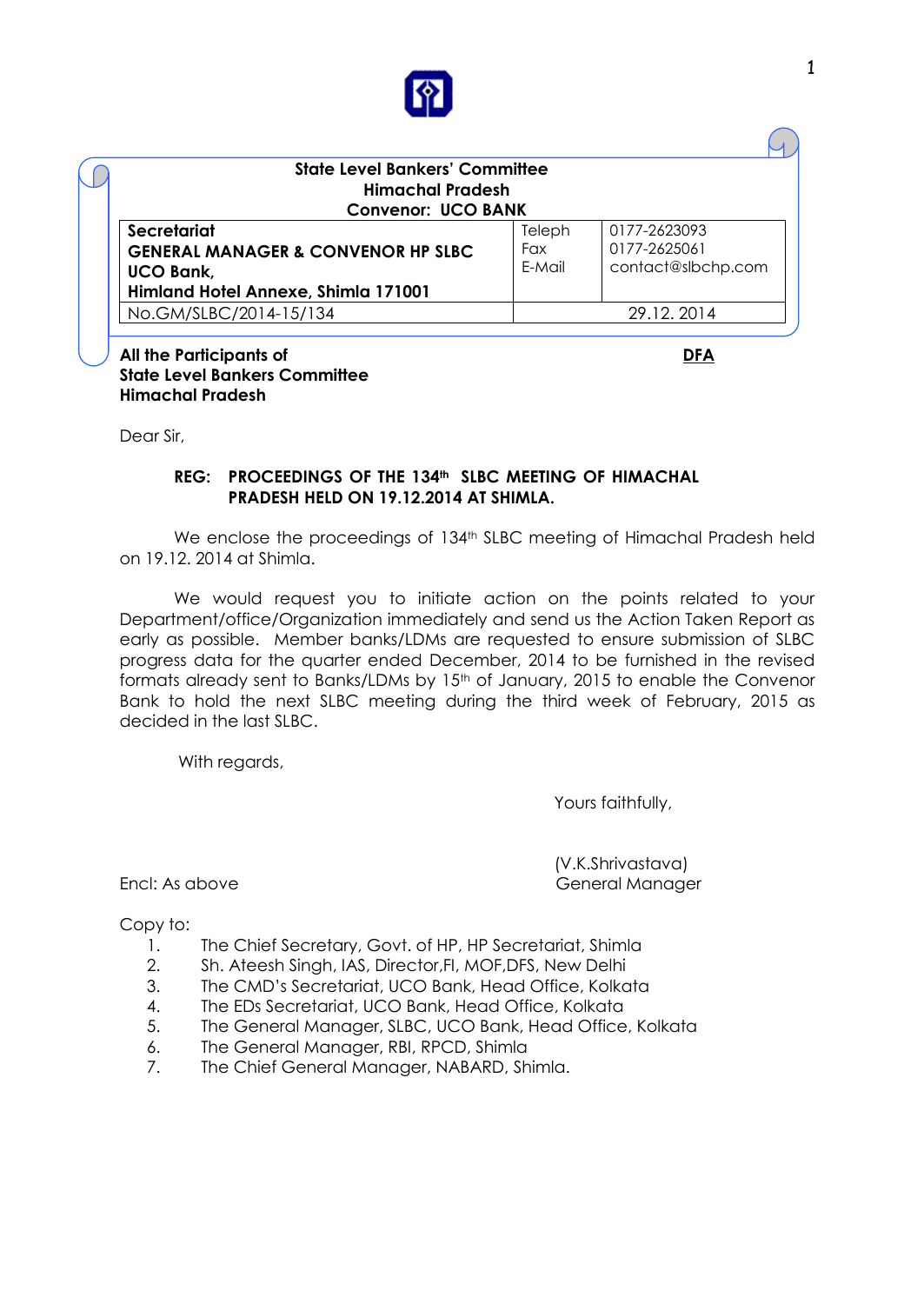# **MINUTES OF 134TH SLBC MEETING OF STATE LEVEL BANKERS' COMMITTEE - HIMACHAL PRADESH HELD ON 19.12.2014 HOTEL HOLIDAY HOME, SHIMLA (H.P.)**

134th meeting of State Level Bankers Committee- Himachal Pradesh was held on 19th December, 2014. Sh. P. Mitra, IAS, Chief Secretary to the Govt. of Himachal Pradesh was the Chief Guest. The meeting was chaired by Sh. J. K. Garg, Executive Director, UCO Bank. The list of participants is annexed ( Annexure-I) at the end.

The meeting commenced at 11.00 a.m. Sh. V. K. Shrivastava, General Manager, UCO Bank & Convenor SLBC H.P. welcomed **Sh. P. Mitra**, IAS, Chief Secretary to the Govt. of Himachal Pradesh, **Sh. J.K. Garg** Executive Director, UCO Bank, **Dr. Shrikant Baldi**, IAS, Principal Secretary, Finance, to the Govt. of HP, **Sh. I. S. Negi,** Regional Director, RBI, Shimla, **Sh. S.S. Saha**, General Manager, NABARD, sitting on the dais and the Senior Bureaucrats and Executives from Central/ State Govt. , Banks, Insurance Companies, Boards and Corporations participating in 134th meeting of SLBC.

### **HIGHLIGHTS OF THE WELCOME ADDRESS BY SHRI V. K. SHRIVASTAVA, GENERAL MANAGER & CONVENOR SLBC, HP**

- At the outset, Sh. V. K. Shrivastava, General Manager, UCO Bank on behalf of Convenor Bank and the August Forum extended hearty welcome to Sh. P. Mitra, State Chief Secretary and expressed gratitude for the continued support, encouragement and guidance to the Forum.
- Sh. Shrivastava extended heartiest welcome to Sh. J. K. Garg, Executive Director, UCO Bank on his maiden participation in the SLBC meeting and expressed gratitude for his enriched experience and guidance with which the forum would be immensely benefitted.
- He extended warm welcome to Dr. Shrikant Baldi , Principal Secretary, Finance to the Govt. of H.P, and expressed gratitude for the proactive participation .
- He welcomed the Regional Director, RBI and General Manager, NABARD and thanked them for their continued guidance and support to the August forum in attaining inclusive growth in the state.
- In the welcome speech, Sh. Shrivastava highlighted the achievements under Annual Credit Plan (ACP) and under various National Parameters. He laid emphasis on the various important issues that will be deliberated in detail in the meeting, such as implementation of Pradhan Mantri Jan Dhan Yojna (PMJDY), CD Ratio and its slippage in the Seven Districts, Upsurge in the NPA ratio impressing for healthy Recovery environment with close coordination of State Government machinery.
- Sh. Shrivastava assured the State Administration for the whole hearted support and involvement of the banking fraternity in all the Development Initiatives of the Govt. to attain the inclusive growth in the State.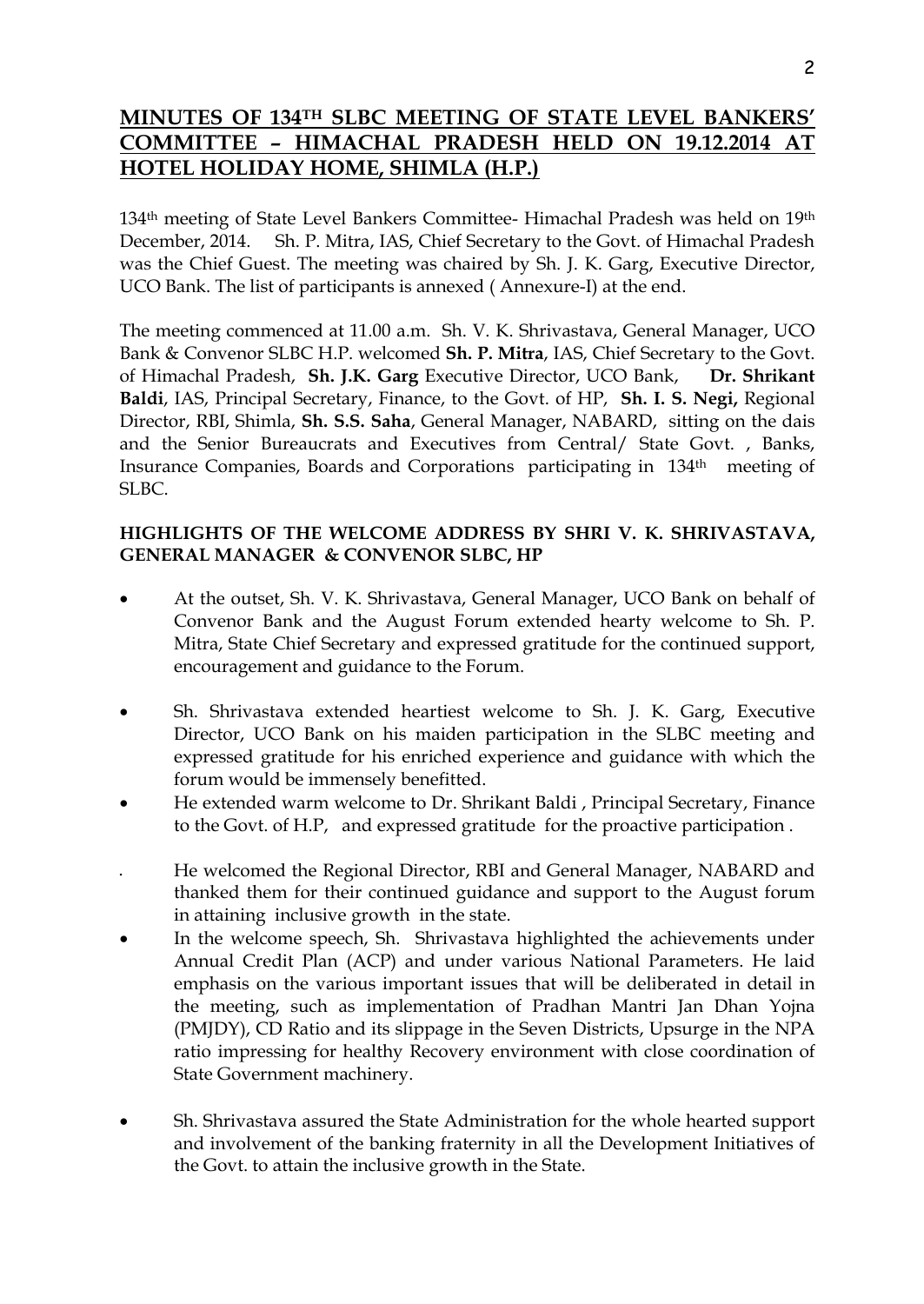In the concluded remarks of the welcome speech, Sh Srivastava extended warm welcome to the distinguished guests and senior officials from various Govt. Departments, Banks, Boards, Corporations, Insurance Companies, BSNL Authorities and Print /Electronic Media.

#### **KEY NOTE ADDRESS GIVEN BY SHRI J. K. GARG, EXECUTIVE DIRECTOR, UCO BANK ON THE OCCASION OF 134th SLBC MEETING HELD ON 19.12.2014**

- Sh. J. K. Garg, Executive Director, UCO Bank extended the warm welcome to Sh. P. Mitra, State Chief Secretary, Dr. Shrikant Baldi, State Principal Secretary, Finance, Sh. I S. Negi, Regional Director, RBI, Sh. S.S. Saha, General Manager, NABARD and other distinguished dignitaries present in the meeting.
- Sh. Garg, at the outset, emphasized on implementation of the Financial Inclusion Campaign- Pradhan Mantri Jan-Dhan Yojna (PMJDY) , the National Priority and flagship programme on Financial inclusion and inclusive growth. He urged all the stake holders to focus on its effective and time bound implementation.
- He expressed that we are near to the date i.e. 26<sup>th</sup> January, 2015, fixed for complete coverage all households with at least one Bank Account in the SSAs/ Wards and to attain the financial Inclusion in the 1<sup>st</sup> phase of PMJDY scheme.
- Sh. Garg informed that in Himachal Pradesh, there are 3243 Sub Service Areas and 424 Urban wards allocated to Banks under the PMJDY Scheme. The concerned Bank branches are going ahead with survey of Households and coverage of each Household with at least one Bank account within the time frame set under the scheme. Except in Lahaul & Spiti District which is located in snow bound and difficult area, the Survey work in rest of Districts is under progress and Banks would target to attain saturation/ full coverage of these SSAs/wards well within 26.1.2015. He appealed the member Banks to put their best efforts to achieve the target of complete coverage of households with in 31.12.2014 so that we may achieve the saturation of the State within time frame given by Mission office, New Delhi.
- The Executive Director impressed the member banks to narrow down the gap in issuance of RuPay Debit Cards to all the Account Holders having opened the account under PMJDY which is so far about 57 % so that benefit of accidental insurance of Rs. one lac and linkages for overdraft facility can be extended to the account holders under the PMJDY Scheme.
- Sh. Garg expressed that the Financial Inclusion campaign under the PMJDY, is gaining momentum across the country, and there are various products and Services such as RuPay Debit Cards, Remittance facility, Financial literacy, Insurance and Pension products offered to the public which were not available in the earlier Financial Inclusion campaign.
- Sh. Garg advised the Banks to go for fixed location BCA, mode of banking outlet in the Sub Service Areas (SSAs) and ensure that these BCAs must win the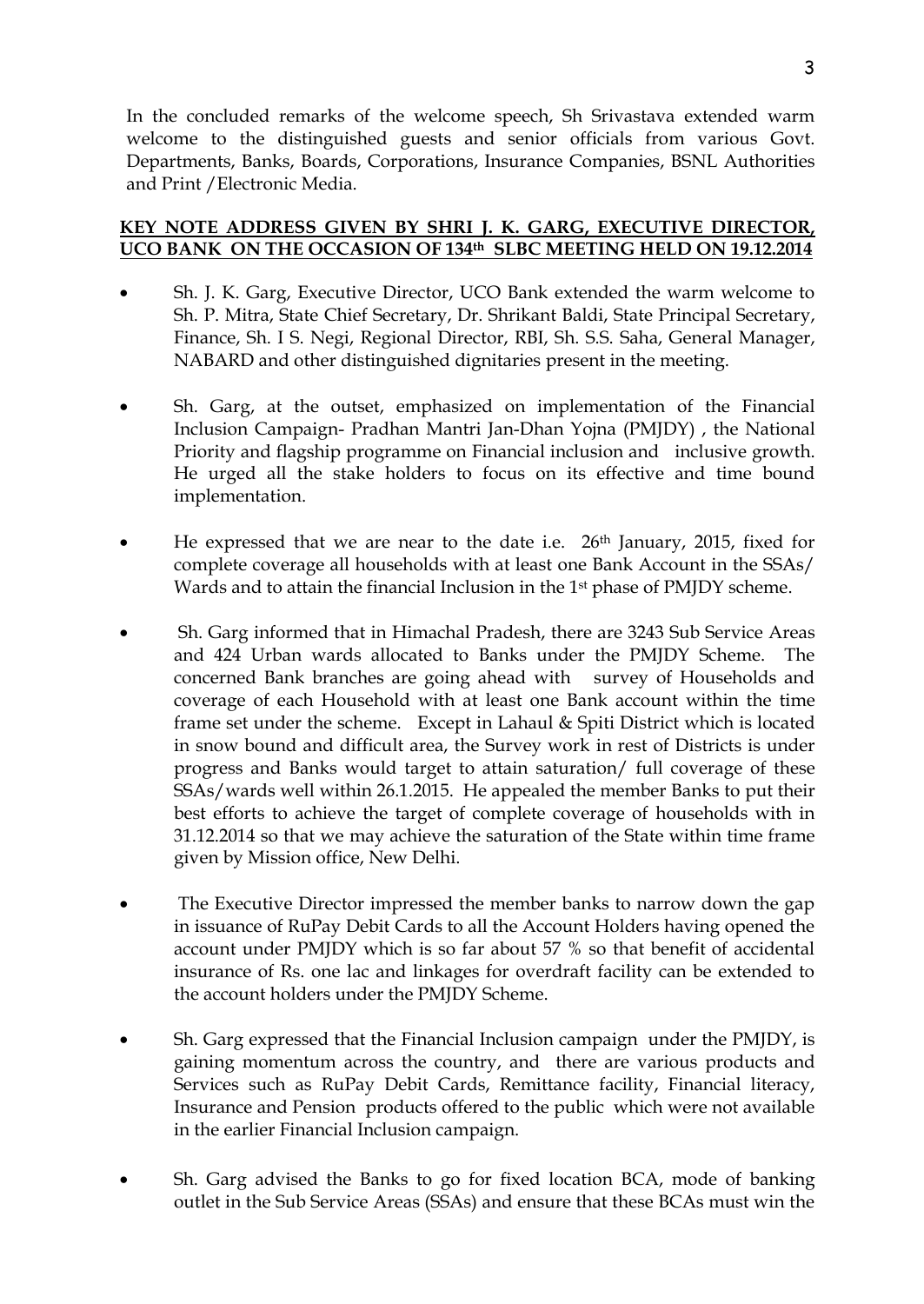faith and confidence of people in their Service Area. Our Banker friends to ensure that all BCAs should have uniform and these BCAs should be equipped with infrastructural support like E-KYC enabled equipments, micro ATM machines for carrying out Rupay Debit Card operations, to make their operations viable.

- Sh. Garg emphasized that all the households in the SSAs/Wards should be covered with at least one Bank Account in each Household in a time bound manner and attain the saturation. He outlined that on completion of coverage of Households in the SSAs/wards, the respective branch will obtain Certificate from Gram Panchayat Pradhan / Counselor to this effect. The full coverage/ saturation of SSAs/ Wards would be reported by the concerned Banks to the LDM in the District. The LDM on the strength of the Certificated submitted by the Banks will request the District Collector for declaring the District as Saturated. The District Collector after verification of the position independently may declare the District as saturated with in a period of 15 days and accordingly the report will be submitted to State Govt. Authorities for their consideration and in this manner the the State would be declared as Saturated.
- The Chairman of the meeting highlighted the performance of the banking sector under ACP and other National Parameters for the period ended September,2014, and expressed that;
	- i) The Advances have Y-o-Y growth of 3.98% with aggregate Advance of Rs. 27129 crores and Deposits Y-o-Y growth recorded at 9.71% having Aggregate Deposit of Rs. 69621crores as of September 2014. The Banks have aggregate business of Rs. 96749.78 crores in the State with Y-o-Y growth of 8 percent.
	- ii) Credit Deposit Ratio (CDR) has come down to 57.07% in quarter ended September 2014 as against the CD Ratio of 65.96% in June2014 quarter. He expressed that it is a matter of concern for all the stake holders. The downward trend observed due to negative growth in Advances in semiurban / urban branches. Further CD ratio in seven districts namely Bilaspur, Chamba, Hamirpur, Una, Shimla, Kullu and Mandi is below the minimum critical level of 40%. He laid emphasis for review of CDR in each district with more focused attention on increasing the credit flow in SME and other Priority Sector segments so that CDR can be improved in phased manner with steady growth at least in Districts having critically Low CD ratio.
	- iii) Banks have achieved 73.43 % of the targets for the Half year ended September 2014 under the ACP 2014-15. The achievement under Agriculture Advances was 68%, MSE Advances was 76%, other Priority Sector was 82% and under Non Priority Sector, 113%. The achievement under P S credit was below the expectation. He stressed to Banks for aggressive approach to achieve the targets set under ACP, preferably under Priority Sector Segments in the remaining two quarters of the current fiscal.
	- iv) It Is good to note that advances to Priority Sector segment by banks have significant share of 72 % in the total Advances. Banks should go for extensive credit expansion under PS Segments in view of the potential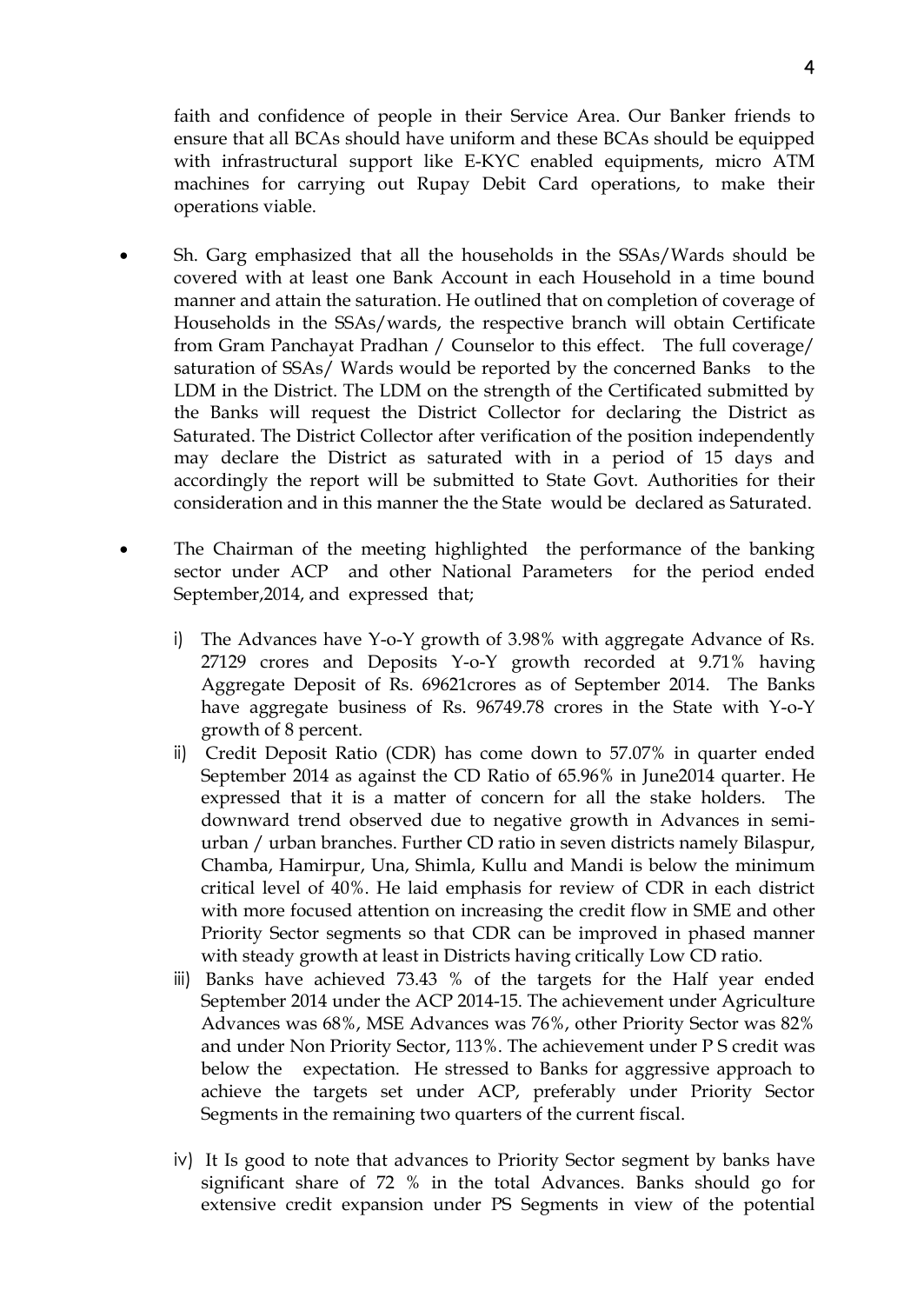available in the State. Advance under the DRI Scheme have grown but still not attained the National Parameter. Advances to SC / ST are 29 % and to weaker section is 19% having well above the level of National parameter.

v) The recovery percentage has declined over the June2014, Quarter and he urged the Banks to pay focused attention to arrest the downward trend in Recovery of Bank's Dues. Banks to take proactive steps under Securitization, DRT and in through compromise settlements to improve the Recovery environment in the State. The increase in NPA Ratio to 5.72 % is to be taken seriously , putting more thrust on recovery so that banks further credit expansion to Priority sectors do not affect adversely. He urged the Govt. authorities for helping the Banks in creating conducive recovery environment in the State.

In the concluding remarks , Sh. Garg said that he has placed before August house ,the brief introduction to the various important issues placed in the Agenda and these issues will be taken up for detailed deliberation in Today's meeting.

### **EXCERPTS FROM THE SPEECH OF SH. I. S. NEGI, REGIONAL DIRECTOR, RESERVE BANK OF INDIA ON THE OCCASION OF 134TH SLBC MEETING HELD ON 19.12..2014**

Shri I.S. Negi, Regional Director, Reserve Bank of India in his address, emphasized on following major issues:

#### **1. SLBC- Yearly Calendar of Meetings;**

- i) To improve the effectiveness and streamlining the functioning of SLBC meetings, SLBC Convenor should prepare a yearly calendar of programme (Calendar year basis) in the beginning of the year itself, for conducting the meetings.
- ii) This yearly calendar should be circulated to all the concerned as an advance intimation for blocking of future dates of senior functionaries of various agencies like Central Govt. , State Govt., Banks and RBI etc. The SLBC meetings should be conducted as per the calendar under all circumstances.
- iii) The calendar of programme should clearly specify the cut off dates for data submission to SLBC.
- iv) The agenda should also be circulated in advance without waiting for the data from defaulting banks.
- v) SLBC convenor bank should write a letter in this regard to the controlling office of the defaulting banks under advice to Regional Office of RBI.

#### **2. Conduct of DCC /DLRC meetings;**

i) DCC/ DLRC are the important district level co-ordinating fora among commercial banks, Govt. agencies and others. Therefore, it is necessary that all the members participate and deliberate in the above meetings. On a review, it was observed that late receipt / non-receipt of intimation of the date of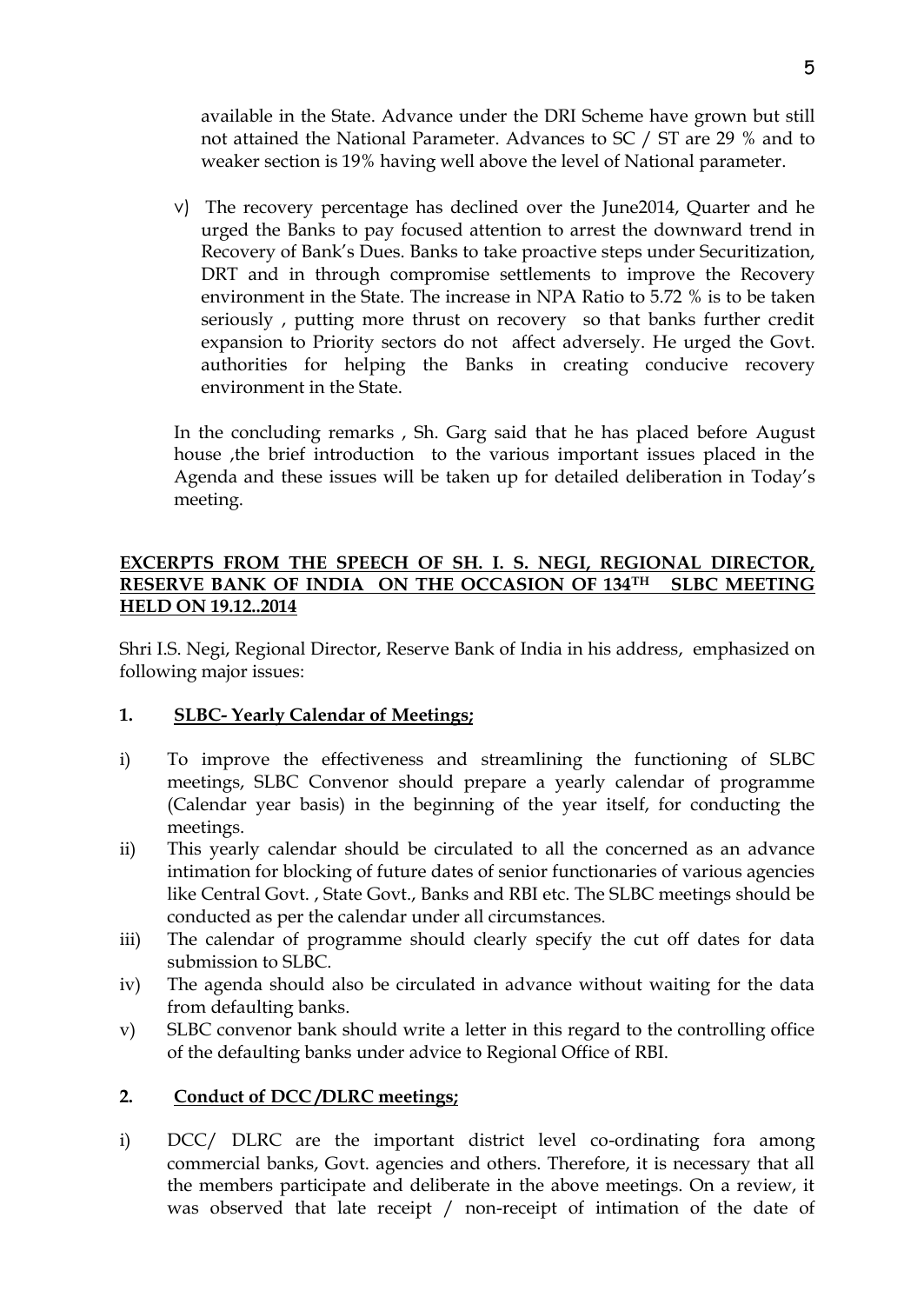meetings, clash of dates with other events, commonality of dates etc. hinder participation of members in these meetings, thus undermining the prime objective of conducting of these meetings.

- ii) Therefore, lead banks are advised to prepare annual schedule of DCC and DLRC meetings on calendar year basis for their respective districts in consultation with the chairperson of the meetings, Lead District Office of RBI and public representatives in case of DLRC.
- iii) This yearly calendar should be prepared in the beginning of each year and circulated to all members as advance intimation for blocking future dates to attend the DCC / DLRC meetings and the meetings should be conducted as per the calendar. While preparing the calendar, it should be ensured that DCC and DLRC meetings are not held simultaneously.

The above guidelines are being reiterated because holding of DCC / DLRC meetings are still pending in six districts – i.e. Kangra, Kinnaur, Kullu, Lahaul & Spiti, Bilaspur and Sirmour for the quarter ended September 2014. These guidelines should be strictly followed in future conduct of meetings.

## **3. Declining CD Ratio:**

Another area of concern is deceleration / decline in CD ratio. CD ratio for the state decreased from 60.20% as on Sep 30, 2013 to 57.07% as on Sep 30, 2014 (As per Thorat Committee).

- i) In seven districts, i.e. Bilaspur Chamba, Hamirpur, Kangra, Mandi, Shimla and Una, CD ratio was less than 40%.
- ii) Special sub-committee (SCC) of DCC should be set up in the seven districts having CD ratio less than 40%, in order to monitor the CD ratio and to draw up Monitorable Action Plan to increase the CD ratio.
- iii) The Lead District Managers should report the progress to the DCC on quarterly basis and then to the convenor SLBC.
- iv) On the basis of the feedback received from the DCC regarding the progress in the implementation of the Monitorable Action Plan, consolidated report will be prepared by the Convenor SLBC and tabled at SLBC meetings for discussion / information.

#### 4. **Performance of banks in Annual Credit Plan:**

The overall achievement in disbursement of Annual Credit Plan (ACP) by all Banks against September2014 quarter target was 66.33% under Priority Sector advances whereas the achievement under ACP in last six months has been just 31.83% as against the annual target. Concerted efforts need to be made by all banks to attain ACP target in remaining months.

Sh. V K Shrivastava, General Manager & Convenor expressed thanks to Sh. Negi, RD RBI for the valuable suggestions and assured that house will take corrective steps to implement the points made by him.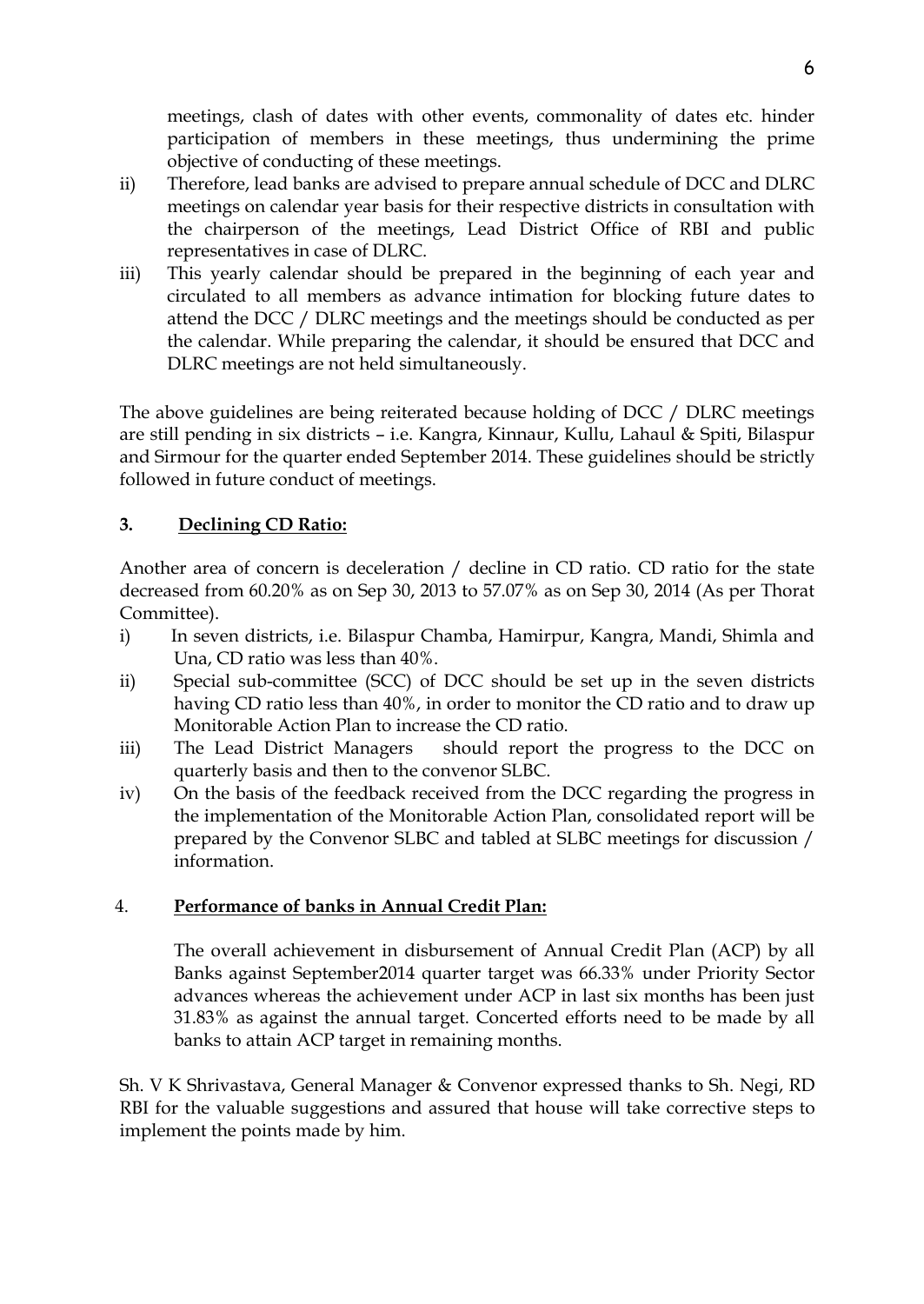Sh. P Mitra , State Chief Secretary was kindly consented to deliver his Address to the house after the normal Agenda Proceedings and he has accorded kind permission to proceed further for deliberation on the issues placed in the Agenda for the meeting.

The agenda items were taken up by Shri V.K. Shrivastava, General Manager & Convenor, UCO Bank as follows.

#### **AGENDA ITEM NO.1**

#### **Confirmation of Minutes of the last 133rd meeting held on 03.09.2014**

The minutes were confirmed and adopted.

#### **AGENDA ITEM NO.2**

#### **Action Taken Report (ATR) on the action points emerged during the 133rd HP SLBC meeting held on 03.09.2014**

|              | <b>Action Point Emerged</b>                                                                            | <b>Action Taken up to Date</b>                                                                                                                                                                                                                                                                                                                                                                                                                                            |
|--------------|--------------------------------------------------------------------------------------------------------|---------------------------------------------------------------------------------------------------------------------------------------------------------------------------------------------------------------------------------------------------------------------------------------------------------------------------------------------------------------------------------------------------------------------------------------------------------------------------|
| $\mathbf{1}$ | Holding of sub-<br>committee meetings of<br>DCC constituted for the<br>purpose of<br>improvement in CD | The House deliberated the issue. All the LDMs<br>were directed to hold the sub-committee meeting to<br>prepare actionable plan for increasing the CD Ratio<br>in Districts having low CD ratio below 40%.                                                                                                                                                                                                                                                                 |
|              | Ratio above 40%<br>minimum level<br>prescribed by RBI and<br>preparation of special<br>plan thereof.   | LDM Hamirpur & Shimla informed that meeting of<br>sub-committee of DCC held. SLBC convenor has so<br>far received the report from LDM Hamirpur only.<br>Other LDMs were requested to hold the Sub-<br>committee meeting and submit the report to SLBC<br>Convenor.                                                                                                                                                                                                        |
|              |                                                                                                        | LDM Hamirpur explained the points made in the<br>Sub-committee meeting on CD ratio and expressed<br>that due to lack of infrastructural support like<br>Power, Railway links etc. big projects are not<br>coming in the district which will have impacts on<br>CD ratio of the District. He emphasized for support<br>from Agriculture and Horticulture Department in<br>sponsoring of cases for financing by the banks.                                                  |
|              |                                                                                                        | ED UCO Bank and Chairman of the meeting<br>expressed that investment in infrastructural facility<br>may take little more time and the Banks in the<br>district to concentrate on various other opportunity<br>for investment available under Priority Sector<br>segments. He also requested the Agriculture and<br>Horticulture departments for examining the<br>possibility of financing the projects under the Govt.<br>Sponsored Subsidy linked scheme with Back ended |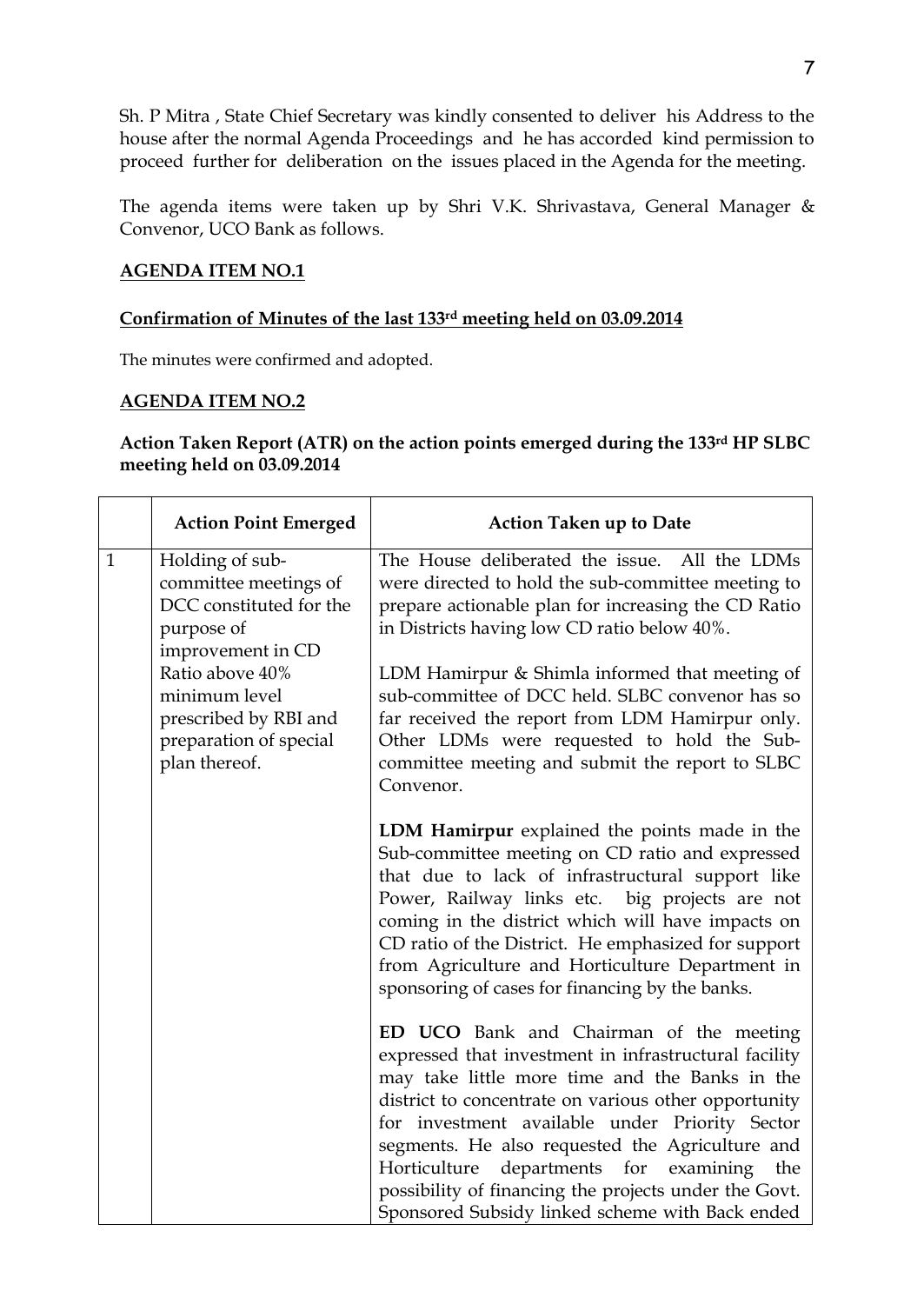|                |                                                                                                                                      | subsidy.                                                                                                                                                                                                                                                                                                                                                                                                                                                                                                                                                                                                                                                                                                                                                                                                                                                                                                                                                     |
|----------------|--------------------------------------------------------------------------------------------------------------------------------------|--------------------------------------------------------------------------------------------------------------------------------------------------------------------------------------------------------------------------------------------------------------------------------------------------------------------------------------------------------------------------------------------------------------------------------------------------------------------------------------------------------------------------------------------------------------------------------------------------------------------------------------------------------------------------------------------------------------------------------------------------------------------------------------------------------------------------------------------------------------------------------------------------------------------------------------------------------------|
|                |                                                                                                                                      | Director, Agriculture assured that the department<br>can extend support in preparation of the projects<br>but the proposal for financing should come from<br>Entrepreneurs.<br>The Principal Secretary, Finance responding on<br>low CD ratio expressed that growth of Region<br>depends on the investment. Dr. Baldi advised that<br>growth depends on investment opportunity<br>available and DCC to suggest the ways and means<br>to tap the potential available in the area to increase<br>the flow of credit, just like in Agriculture there is lot<br>potential in marketing of Agriculture/<br>of<br>Horticulture Produce. He assured that bottlenecks<br>in the credit expansion can be removed with<br>coordinating the efforts made by Govt. and Banks.<br>The House welcomes the suggestion from DGM,<br>PNB to hold the meeting of Entrepreneurs at the<br>district level to increase the flow of credit and LDM<br>to take lead in this regard. |
|                |                                                                                                                                      | <b>GM NABARD</b> emphasized for formulation of area<br>specific scheme and matter should be deliberated at<br>BLBC meeting and then at DLCC level for Finalizing<br>the Area based Schemes. He assured to provide<br>promotional assistance in capacity building<br>programme and conducting Farmers programmes<br>to augment the Credit Flow.                                                                                                                                                                                                                                                                                                                                                                                                                                                                                                                                                                                                               |
|                |                                                                                                                                      | RD, RBI stressed for Preparation of Monitorable<br>Action Plan in the Districts for phased growth in CD<br>ratio in the District.                                                                                                                                                                                                                                                                                                                                                                                                                                                                                                                                                                                                                                                                                                                                                                                                                            |
|                |                                                                                                                                      | The Chief Secretary, Sh. Mitra emphasized that<br>Banks to concentrate in financing to SMEs, Small<br>Business, Housing and Education sector, in a big<br>way to significantly improve the CD ratio.                                                                                                                                                                                                                                                                                                                                                                                                                                                                                                                                                                                                                                                                                                                                                         |
|                |                                                                                                                                      | The LDMs were directed to hold the meeting of the<br>Sub-committee meeting regularly and take note of<br>the advice of distinguishing speakers and to submit<br>the minutes of the Sub-Committee meeting to the<br>SLBC on regular basis.                                                                                                                                                                                                                                                                                                                                                                                                                                                                                                                                                                                                                                                                                                                    |
| $\overline{2}$ | On-line access of Land<br>Records<br><b>Banks</b><br>to<br>Adoption of "Bhoomi<br>Bank Integrated Project"<br>for online creation of | The representative from Department of Land<br>Record informed the house that online creation of<br>Charge in line with the "Karnataka Model" would<br>require certain changes in the provisions of relevant<br>law. He suggested to the house for dropping the                                                                                                                                                                                                                                                                                                                                                                                                                                                                                                                                                                                                                                                                                               |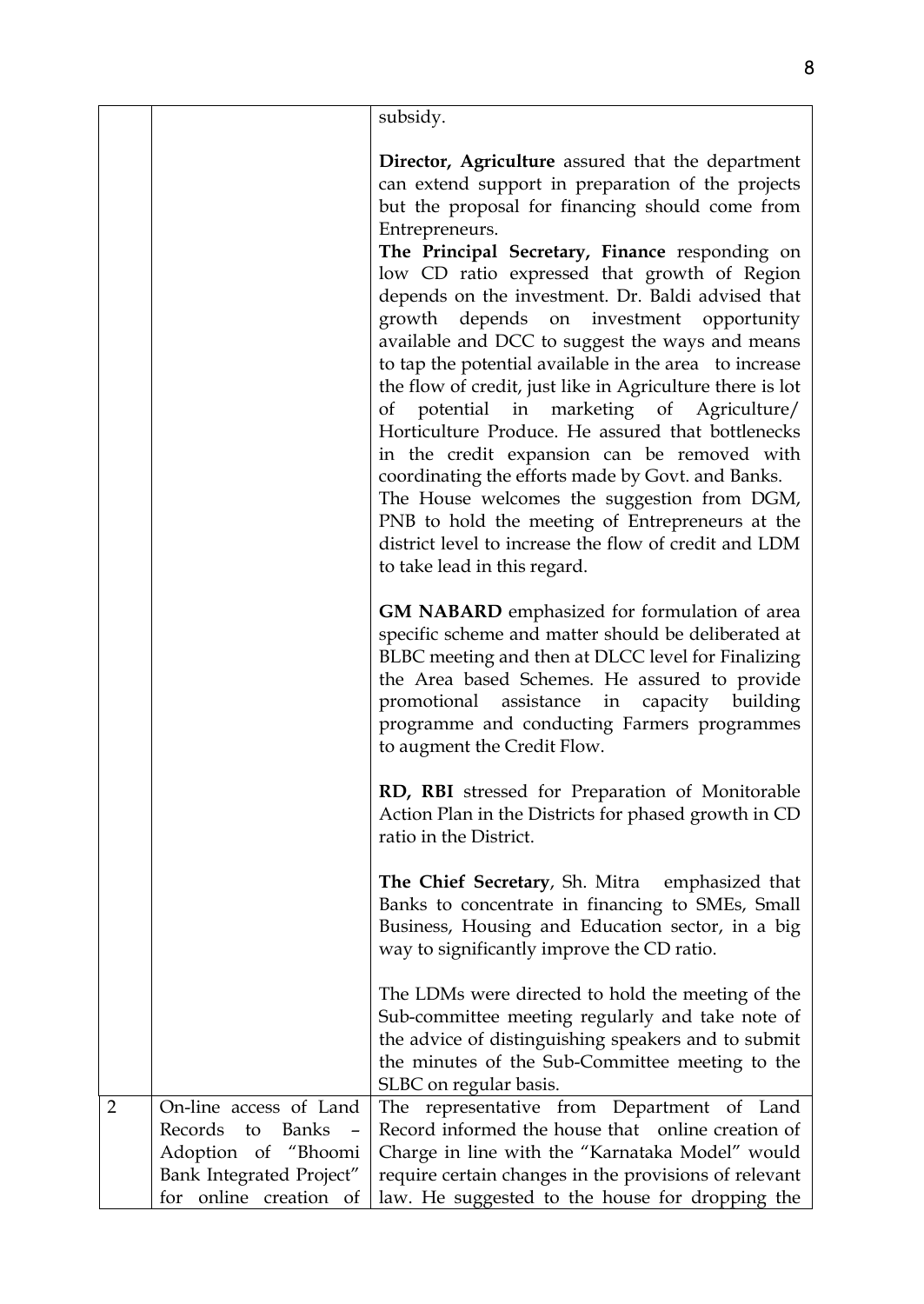| Performance of Business<br>3<br>Correspondents<br>(BCs)<br>engaged by Banks under<br>Financial Inclusion in<br>issue may be removed from the ATR.<br>HP.<br><b>Construction of RSETI</b><br>$\overline{4}$<br>buildings<br>The<br>representative from<br>commenced.<br>soon by the BSNL.<br>construction will be started soon.<br>in this regard.<br>days.<br>5.<br>The Registrar Cooperative Society informed the<br>Coverage of Coop. Bank<br>loans under CGTMSE | charge on land. | issue for the time being.<br>The House requested the Department of Land<br>Record to take up the matter with Revenue<br>Department about the changes required in the<br>provisions of existing law to facilitate the Online<br>creation of charge on land. Further the House has<br>not permitted to drop the issue. The Department of<br>Land Record will apprise the House on the latest<br>development in the matter in next SLBC Meeting.                                                                                                                                                                                                                                                                                                                                                                                                                                                                                                                                                                      |
|--------------------------------------------------------------------------------------------------------------------------------------------------------------------------------------------------------------------------------------------------------------------------------------------------------------------------------------------------------------------------------------------------------------------------------------------------------------------|-----------------|--------------------------------------------------------------------------------------------------------------------------------------------------------------------------------------------------------------------------------------------------------------------------------------------------------------------------------------------------------------------------------------------------------------------------------------------------------------------------------------------------------------------------------------------------------------------------------------------------------------------------------------------------------------------------------------------------------------------------------------------------------------------------------------------------------------------------------------------------------------------------------------------------------------------------------------------------------------------------------------------------------------------|
|                                                                                                                                                                                                                                                                                                                                                                                                                                                                    |                 | The issue was deliberated and it was decided that<br>the same can be part of the regular Agenda item no-<br>3-"Pradhan Mantri Jan Dhan Yojana". Hence the                                                                                                                                                                                                                                                                                                                                                                                                                                                                                                                                                                                                                                                                                                                                                                                                                                                          |
|                                                                                                                                                                                                                                                                                                                                                                                                                                                                    |                 | The land allotted by Govt. to RSETI in Solan district<br>have High Tension electric Wire over it due to<br>which the construction work could not be<br><b>RD</b><br>Department informed that it is decided in<br>consultation with District administration to allot<br>alternate plot of land to RSETI and two sites for the<br>purpose is selected. The matter will be finalized<br>soon. In RSETIs at Shimla, Nahan (Sirmour) and<br>Bilaspur, the construction work will be commenced<br>The representative from PNB informed the House<br>that they have finalized the bid for construction<br>work for PNB sponsored RSETIs in the State and<br>The LDM Chamba informed the House that Plot of<br>land not yet finalized for RSETI at Chamba. The<br>mater is taken up by PO, DRDA with the Rural<br>Development Department for necessary permission<br>The Controlling Heads of Punjab National Bank,<br>State Bank of India and UCO Bank are requested to<br>report the progress to SLBC convenor within 15 |
| same before the House.                                                                                                                                                                                                                                                                                                                                                                                                                                             |                 | House that a meeting in this regard is fixed up on<br>19.12.2014 and matter will be sorted out within a<br>week time. The RCS will inform the latest<br>development to the SLBC convenor for placing the                                                                                                                                                                                                                                                                                                                                                                                                                                                                                                                                                                                                                                                                                                                                                                                                           |
| 6.<br>Coverage of Coop. Banks                                                                                                                                                                                                                                                                                                                                                                                                                                      |                 | The Registrar Cooperative Society informed the                                                                                                                                                                                                                                                                                                                                                                                                                                                                                                                                                                                                                                                                                                                                                                                                                                                                                                                                                                     |
| under Central Scheme to<br>provide Interest subsidy                                                                                                                                                                                                                                                                                                                                                                                                                |                 | House that a meeting in this regard is fixed up on<br>19.12.2014 and matter will be sorted out within a                                                                                                                                                                                                                                                                                                                                                                                                                                                                                                                                                                                                                                                                                                                                                                                                                                                                                                            |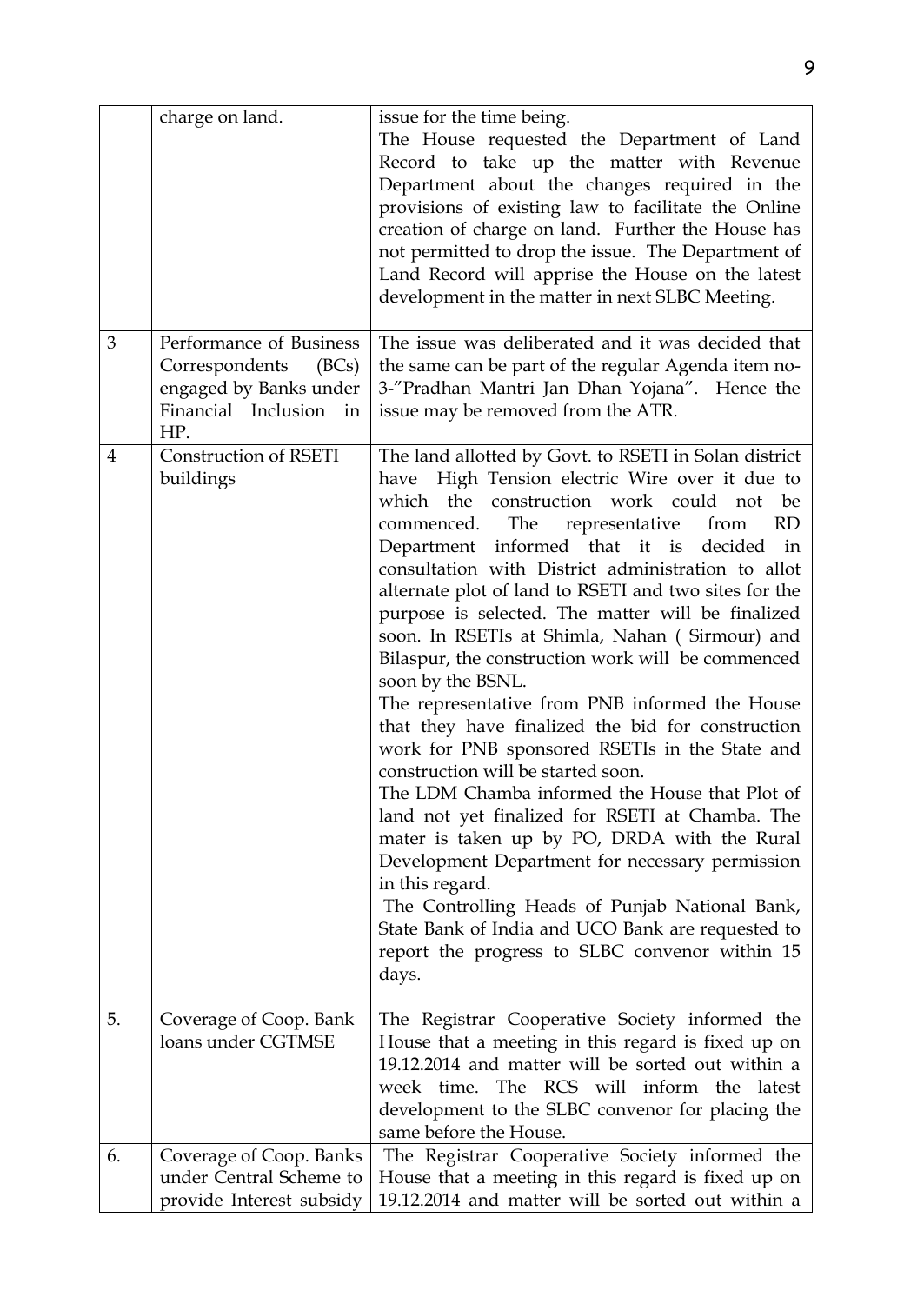|    | Educational loans<br>on<br>sanctioned to economic<br>weaker sections of the<br>society.                                     | week time. The RCS will inform the latest<br>development to the SLBC convenor for placing the<br>same before the House.                                                                                                                                                                                                                                                                                                                                                                                                                                                                                                                                                                                                                                                                                                                                                                                                                                                                                                                                                                                         |
|----|-----------------------------------------------------------------------------------------------------------------------------|-----------------------------------------------------------------------------------------------------------------------------------------------------------------------------------------------------------------------------------------------------------------------------------------------------------------------------------------------------------------------------------------------------------------------------------------------------------------------------------------------------------------------------------------------------------------------------------------------------------------------------------------------------------------------------------------------------------------------------------------------------------------------------------------------------------------------------------------------------------------------------------------------------------------------------------------------------------------------------------------------------------------------------------------------------------------------------------------------------------------|
| 7. | Appointment<br>of<br>Tehsildars as Collectors<br>under HP Public Money<br>Recovery Act, 2000.                               | The representative from Revenue Department was<br>not available in the meeting and no update is<br>available on the matter.                                                                                                                                                                                                                                                                                                                                                                                                                                                                                                                                                                                                                                                                                                                                                                                                                                                                                                                                                                                     |
| 8. | Waiver of stamp duty on<br>documents executed by<br>SHGs and Agricultural<br>Term Loans.                                    | The representative from Revenue department was<br>not available to apprise the house on the latest<br>position. The Principal Secretary, Finance informed<br>the house that a proposal is sent by Finance<br>Department to the Revenue Department and they<br>are collecting the information and matter is under<br>process.                                                                                                                                                                                                                                                                                                                                                                                                                                                                                                                                                                                                                                                                                                                                                                                    |
| 9. | Restoration of noting of<br>Equitable Mortgage by<br>the Revenue Deptt.<br>In<br>land<br>records<br>the<br>of<br>borrowers. | The Principal Secretary, Finance deliberating on the<br>issue expressed that Financial Angle and Legal<br>Angle are involved in the matter. Banks to look at<br>the payment of fee for noting the Equitable<br>Mortgage in the legal record of Borrower.<br>The DGM PNB suggested that payment of fee for<br>noting of EMTD charge in revenue record can be<br>paid in the form of Stamp papers worth Rs.1000/-<br>per case, attached with Title Documents at the time<br>of creation of EMTD, as being followed in U P<br>Model. The legal aspect to be considered by the<br>Govt. with simple notification to amend the relevant<br>Provisions of the related ACT.<br>The convenor Bank suggested that fee payable<br>should be flexible depending on the value of<br>Transaction with the maximum of Rs.1000/- per<br>case.<br>The Principal Secretary directed the SLBC convenor<br>to submit the proposal considering the points<br>suggested by PNB to the Finance Department, Govt<br>of Himachal Pradesh, and it will be ensured to<br>resolve the issue within 2 months of receipt of the<br>proposal. |

### **AGENDA ITEM NO.-3**

## **PRADHAN MANTRI JAN DHAN YOJANA (PMJDY):**

The Executive Director of UCO Bank and Chairman of the Meeting in his Key note Address to the House, apprised the House on the achievements made by the Banks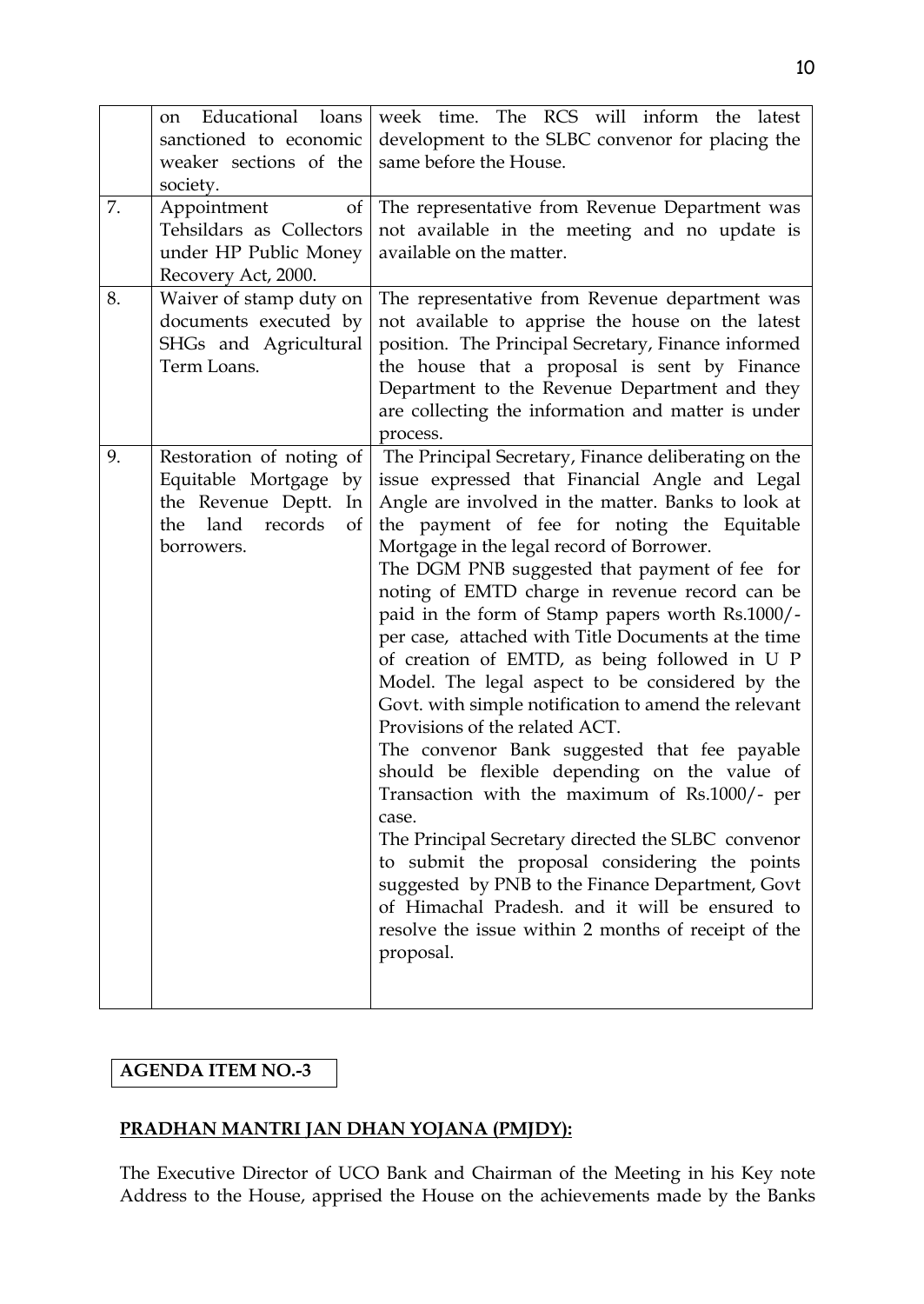under the Pradhan Mantry Jan-Dhan Yojna (PMJDY) in the State. He highlighted the important products & services offered to the public under PMJDY Scheme such as coverage of each Households with at least on Basic Bank account, issuance and activation of RuPay Debit Cards with inbuilt accidental insurance Cover of Rs One lakh , overdraft facility, Remittance Facilities, Pension Scheme 'Swavalamban" etc.

The ED, Convenor Bank laid emphasis on the various important issues concerning Banks and other Stake holders for the successful implementation of the PMJDY Scheme. He said that this is beginning and not the end to attain the objective of Comprehensive Financial inclusion.

He added that the BCAs model, an alternate mode banking outlet, adopted by the Banks for providing the Banking Services in the Sub Service Areas (SSAs) needs to be strengthened. The Chairman emphasized to Banks as follows;

- There are 972 BCAs, so far, deployed by the Banks in the State. These BCAs should be Fixed Location BCA in each SSA.
- The BCAs should be activated and functional. The Banks should conduct Physical Survey of allocated SSAs to ascertain the effectiveness of BCAs at the ground level.
- Each Bank to ensure that BCA should be paid the minimum remuneration of Rs. 5000/- and variable component of remuneration as per the provisions under the PMJDY Scheme for the sustainability of BCA model.
- BCAs should be equipped with proper machines to perform E-KYC compliance, capturing the RuPay Debit Cards operations. The operation in RuPay Debit Cards is important with minimum of one transaction within 45 days through RuPay Debit Card for becoming eligible for claim under the Accidental Insurance cover under PMJDY.
- The Banks will provide a basic banking account and RuPay Credit Card with inbuilt accident Insurance cover to every household. It was also clarified that there is no need to open a new account for the people who already have account and want a RuPay Card. All the existing account holders are eligible for issuance of RuPay Debit Card.
- **Connectivity issue**: The member banks expressed that BCAs engaged by the Banks in the Sub Service Areas (SSAs) are facing the connectivity problem and due to the connectivity problem the transactions are not happening through BCAs in their Service Area.

The House requested the BSNL Authorities to apprise on the steps taken by BSNL to redress the connectivity issue.

BSNL authorities have informed that;

- the connectivity is available up to the Block level in each block in the State. But the connectivity is not provided in all the Gram Panchayats/villages in the State. There are issues of connectivity at Gram Panchayat /village level. The Power Grid Corporation Ltd (PGCL) is laying OFC to provide connectivity up to the Panchayat /village level and connectivity issues at Gram Panchayat/ village Level be taken up with PGCL .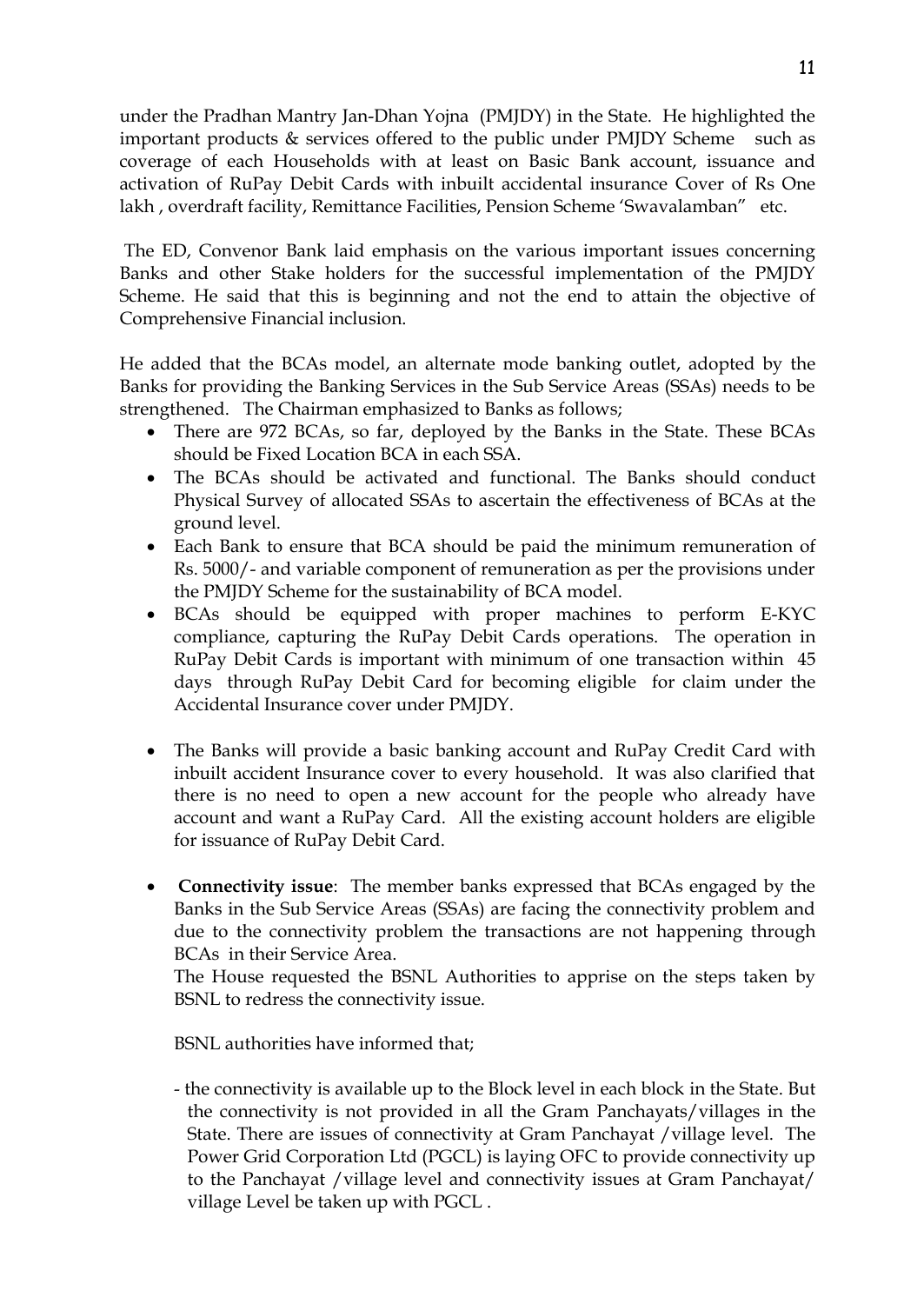- there are certain operational issues related to connectivity problem like power failures in rural areas and poor battery backup in exchanges, media loss due to road developments etc. The BSNL is taking steps to improve Battery Backup in all the affected centers by providing new batteries within March, 2015.
- - The BSNL has nominated 12 Nodal Officers , one each in the District who will be taking care of the connectivity issues at the District Level . These Nodal Officers are available at the District Head quarter and Banks are requested to take up the issue of connectivity problem with these Nodal officer. Apart from District level Nodal Officer , BSNL have also nominate on Common Nodal officer (Sh Arvind Sharma , DGM) at State level whose name, contact number, e-mail id etc already communicated by SLBC to all the LDMs for onward communicating to the Banks in the District. The General Manager & Convenor announced the Contanct Details of the State Level Nodal officer of BSNL for convenience of the Member Banks- Sh Arvind Sharma , DGM (EBIT), Bharat Sanchar Nigam Limited, SDA Complex, Kasumpti Shimla-171009, Land line no- 0177-2622100 Mobile No. 94182-00099 ; email dgmebithp@bsnl.co.in

 All the LDMs are requested to circulate the number and other details of Common Nodal officer and the district level nodal officer of BSNL to all member Banks for taking up their individual issues on connectivity and in case the issues are not resolved at the District level , only than the matter should be escalated through LDM to the SLBC forum.

 The House requested the BSNL authorities to provide the list of 12 District Level Nodal officers to the Convenor bank for onwards communication to LDMs/ member Banks.

#### **(Action: LDMs/Banks/PF Commissioner/BSNL/Insurance Companies)**

#### **AGENDA ITEM NO.-4**

#### **Review of progress under RBI Roadmap 2013-16 – Extension of Banking Services in all unbanked villages:**

The progress under RBI roadmap 2013-16 was discussed by the House. The Regional Director emphasized to the Banks for opening of more and more Brick & Mortar branches in the unbanked area so that the excluded section of our society in the far flung and remote areas in the many districts like in Chamba , Sirmour , Kullu and Kinnaur districts have the easy access to banking services at affordable cost. He added that USBs/ BCAs mode of banking outlet is not yet stabilized in real sense and banks to conduct field visit to ascertain the operation difficulties being faced by BCA in providing bank services. He added that RBI is in the process of granting licensed to Payments Banks in Rural Area which would fillip the gap of Banking outlets in remote areas.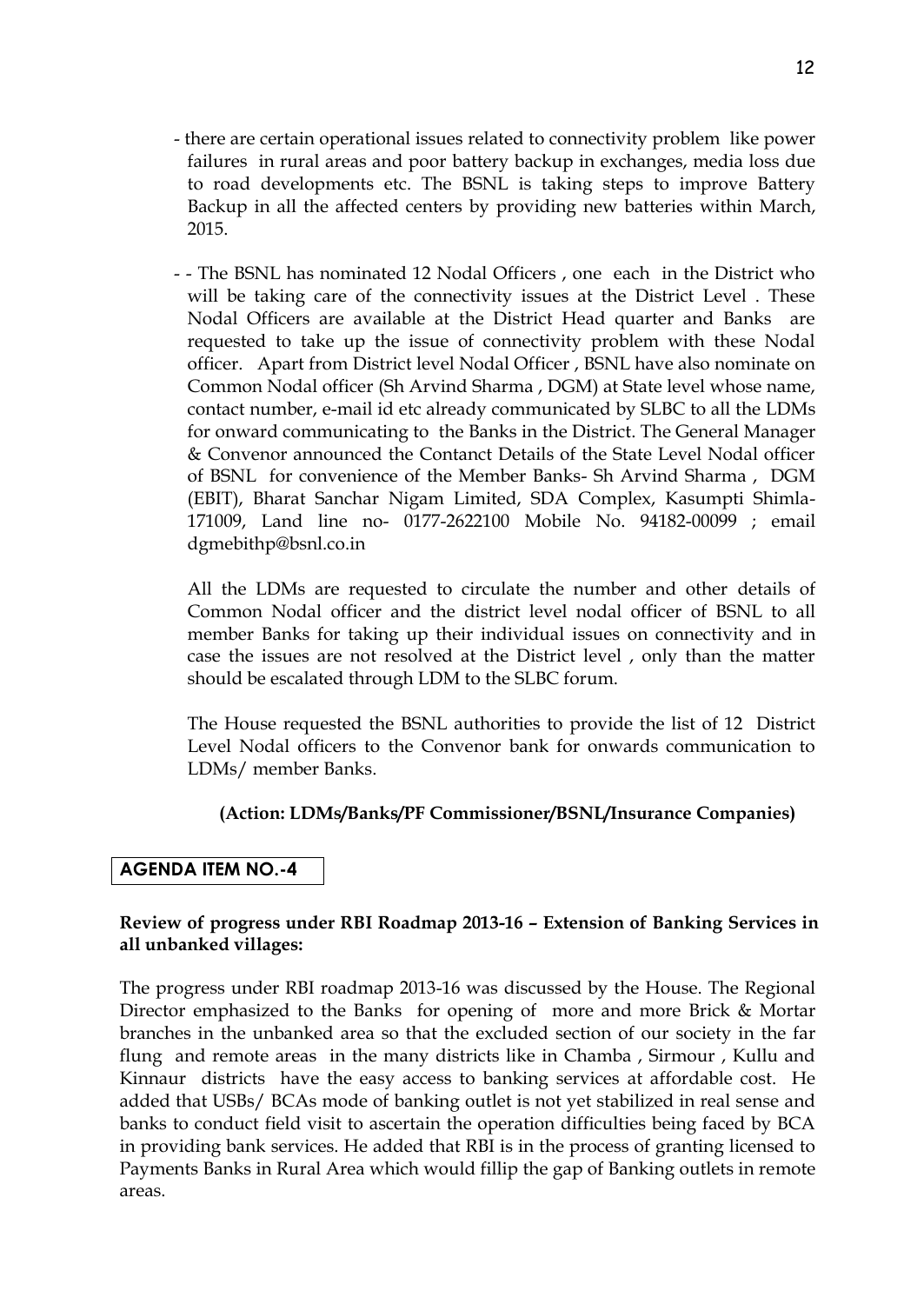The House discussed the issue of alignment of guidelines issued under Pradhan Mantri Jan Dhan Yojana with the guidelines issued by RBI on the RBI roadmap 2013-

16. The Regional Director, RBI expressed that present Roadmap 2013-16 for providing Banking services in unbanked villages with population below 2000 is supplementing the objective of universal banking services under PMJDY. He emphasized that though the Bank account of the uncovered households can be opened in the camp mode but there is need to provide sustainable operation on the ongoing basis by banking outlets at the grass root level. He remarked that RBI Roadmap for unbanked village should be continues as it is.

The Chairman said that the banks working in the State will focus their attention on unbanked areas and evolve strategies to cover all the Sub Service Areas by new branch expansion at the earliest.

### **(Action: LDMs/Banks)**

## **AGENDA ITEM NO.-5**

#### **Review of Performance under Annual Credit Plan 2014-15 for the quarter ended June, 2014 in line with revised MIS monitoring system advised by RBI.**

The progress under Annual Credit Plan 2014-15 for the quarter ended September, 2014 was deliberate in the House.

The Convenor said that the quality of data submitted by the member banks as per the new MIS format developed by RBI is not upto the mark and creates a lot of problems in compilation and rational analysis. The Convenor Bank is even facing problem in getting the Data / Information, in time, for the regular quarterly review meetings of SLBC.

The House expressed that achievement of 74% of the targets under ACP for Half year ended September 2014 is below the expectation and cannot be termed as satisfactory. The Banks have to put more concerted efforts to increase the flow of credit to Priority Sector segments having good scope of credit expansion in the State. More thrust is required in financing to Agriculture sector, Housing sector and Education Loan Schemes where the achievement is far below the Targets.

The Chairman expressed concern over a poor performance of the Regional Rural Banks and Private Sector Banks, under ACP 2014-15. The House has urged the Private Sector Banks to improve disbursements under the ACP and all Banks were advised to make concerted efforts for achieving the targets in the left over period of current fiscal.

The Chairman requested the line departments of State Government to supplement the efforts of Banks in increasing the flow of Investment Credit in Agriculture Sector.

## **(ACTION; BANKS/LDMS/Agriculture/Horticulture/Animal Husbandry**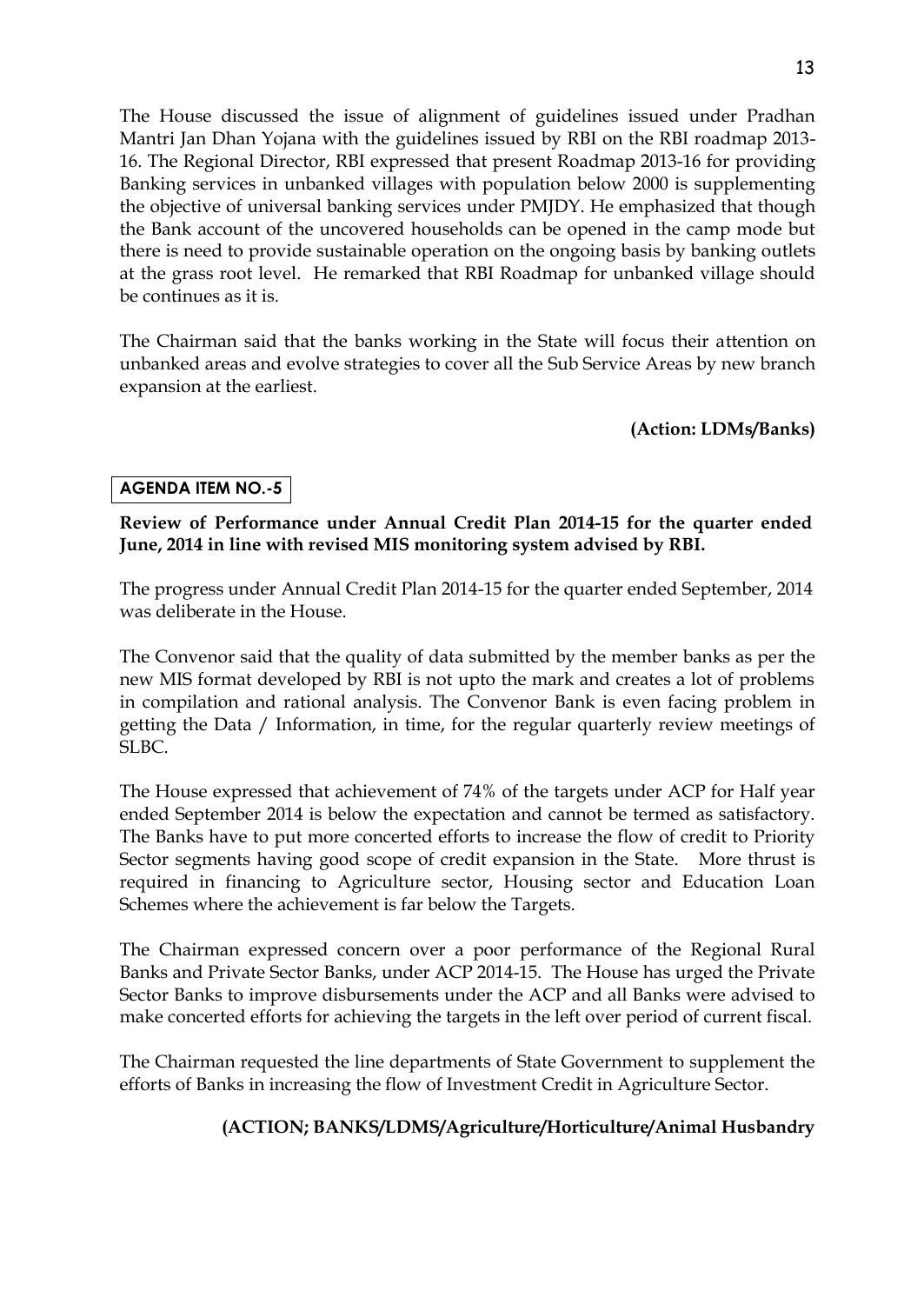### **AGENDA ITEM NO -6**

#### **REVIEW OF STATISTICAL BANKING DATA AS OF SEPTEMBER, 2014**

The House expressed satisfaction on the Branch Network expansion in the State. The Principal Secretary, Finance Dr. Baldi however expressed that no. of ATMs installed in the State is not matching to the number of Branches. He impressed that in view of geography and topography of the State, there is need to increase the installation of ATMs at least to match 1:1 ratio.

The Regional Director, RBI once again called upon the banks to look into their existing practice of opening the new branches in the already banked areas. The prevailing practice of opting for banked areas for opening of new branches will lead to a situation where the unbanked areas remain unbanked forever.

The Chairman expressed that opening of branches in unbanked area should be deliberated in the DLCC meeting and more thrust should be made in opening of Brick & Mortar branches in unbanked villages as per the RBI Roadmap 2013-16. The local Regional Controlling Heads should suggest the unbanked areas to their corporate offices for opening of new branches.

The House expressed satisfaction over the achievement of all the prescribed National Parameters except the DRI advances and CD ratio. The House stressed for adopting Strategies for increasing the flow of credit in the districts with Area specific Schemes as deliberated in detailed on review of CD ratio of Districts in the agenda no-2.

#### **(ACTION: ALL BANKS/LDMs)**

#### **AGENDA ITEM NO -7**

#### **Review of Performance under major Centrally Sponsored Schemes:**

The House reviewed the performance under the all the Govt. Sponsored Programmes and urged the Banks to achieve the Targets. The Nodal Departments were requested to gear up sponsoring of loan proposals in line with the allocated Targets and report the progress data in terms of sponsoring of Loan proposal to the Banks for effectively monitoring the position.

Representative from KVIC informed the House that the entrepreneurs under PMEGP is being imparted EDP training and they are sponsoring the cases to RSETIs in the State for imparting Training for Three days in the cases of loan proposals up to Rs. 2.00 lacs. It is reported by the KVIC representative that RSETIs are not presently entertaining the training Programmes for short duration. The issue deliberated in the house and it is informed that some of RSETIs have started the short duration training Programmes for the candidates sponsored by KVIC. The Chairman requested the RSETI sponsoring Banks to ensure that EDP programmes for the KVIC sponsored candidates are conducted as per the requirement of KVIC.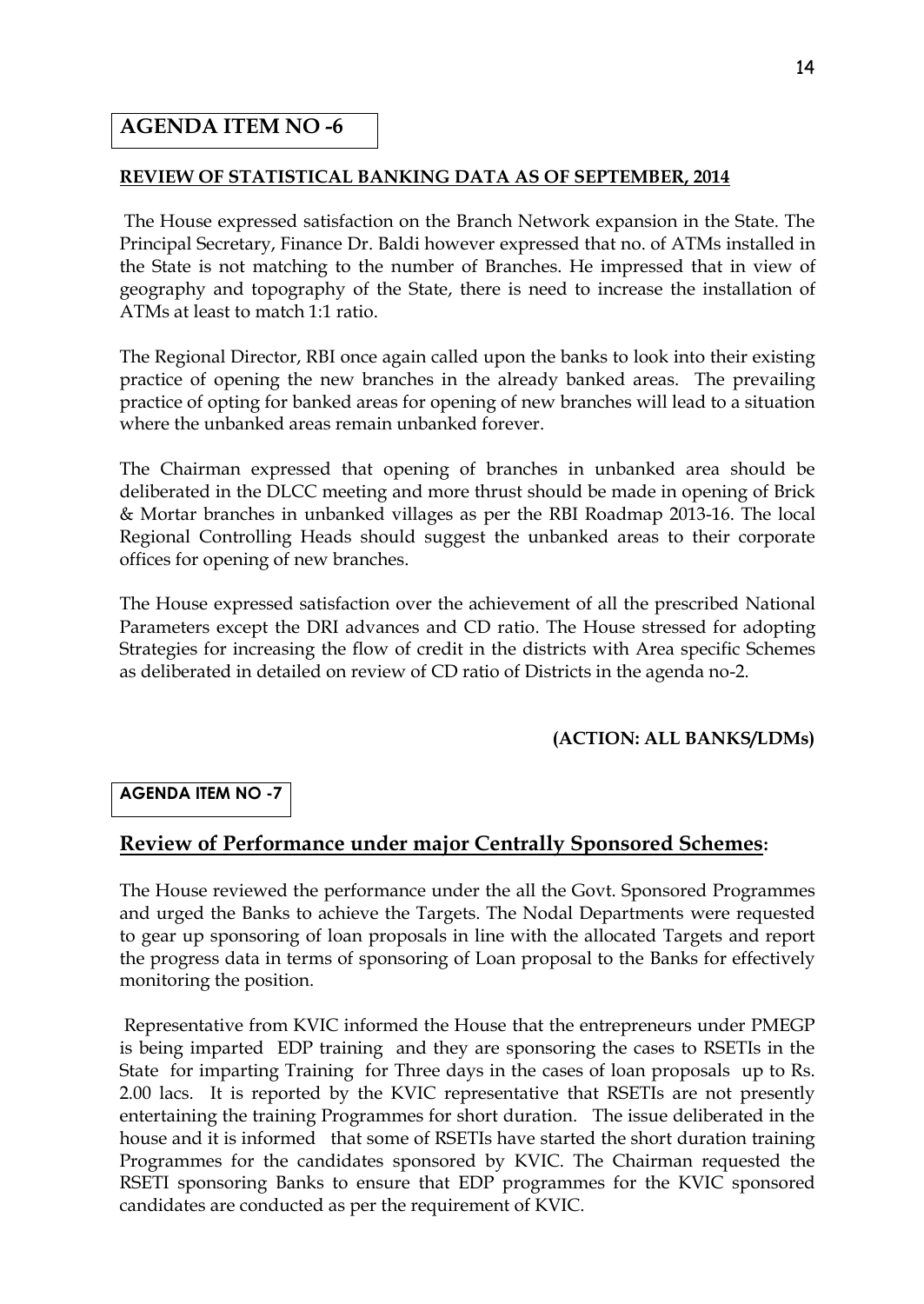The representative from RD Department Informed that HPSRLM is going to enter into MOU with the Leading Banks in the State as per the instructions of MoRD, for facilitating the NRLM Scheme implementation in the State. In the Last meeting held on 28/11/2014, the MOU format circulated to the concerned banks for their comments and it will be finalized shortly. The HPSRLM has devised the format for Micro Credit Plan (MCP) needed for appraisal for third dose loan (Rs 2.00 lac and above) under the NRLM scheme, as per instruction of GoI. The MCP format would require approval of Sub Committee on Micro credit before put to use under the NRLM Scheme. The convenor Bank would convene the sub-committee meeting to examine the format and to accord approval, at the earliest.

The Representative from HPSRLM apprised the house on the issue of interest subvention under NRLM Scheme and requested the Banks for proper coding of SHGs in the loan cases sanctioned by them to SHGs ,since the Data on financing of SHGs by banks is extracted by SERP ( Society for elimination of Rural Poverty) for the purpose of calculation of interest subvention amount and until the SHGs financed by Banks are properly coded, the correct data will not be capture for assessment of the Interest subvention amount. A team from GOI - MoRD , recently visited the four Cooperative Sector banks (three Coop Bans and one RRB) in the Shimla, Mandi & Kangra Districts to get the Demo data and collected information for the purpose of calculating the Interest subvention amount for cooperative sector bank.

The Chairman expressed that reconciliation of data between the SLRLM and Banks for the purpose of interest subvention under the Scheme, should be expedited.

The House directed the sponsoring agencies and the Lead Distt. Managers to hold review meetings for every Govt. sponsored programmes especially NRLM and PMEGP regularly.

#### **(ACTION: LDMS/SRLM/RD/UD/KVIC/KVIB/DI)**

## **AGENDA ITEM NO.8**

.

## **Review of Recovery Performance of Banks in Himachal Pradesh.**

The House expressed concern over across the board decline in recoveries to all sectors and especially in Govt. sponsored programmes.

The NPAs in the State have increased to 5.72% with total NPA of Rs.1550.72 Crore and have crossed the danger Line. MSE Sector have highest proportion in Total NPA of Banks in the State followed by Agriculture Sector. The ED, Convenor Bank called upon the Banks and the State Govt. departments to take a serious view of every increasing NPA in the State. The growing NPAs could be very detrimental to the further credit expansion in the State.

The Cooperative Sector Banks have very high proportion of NPA and putting stress on the recovery position of Banking Sector in the State. Dr. Shrikant Baldi , Principal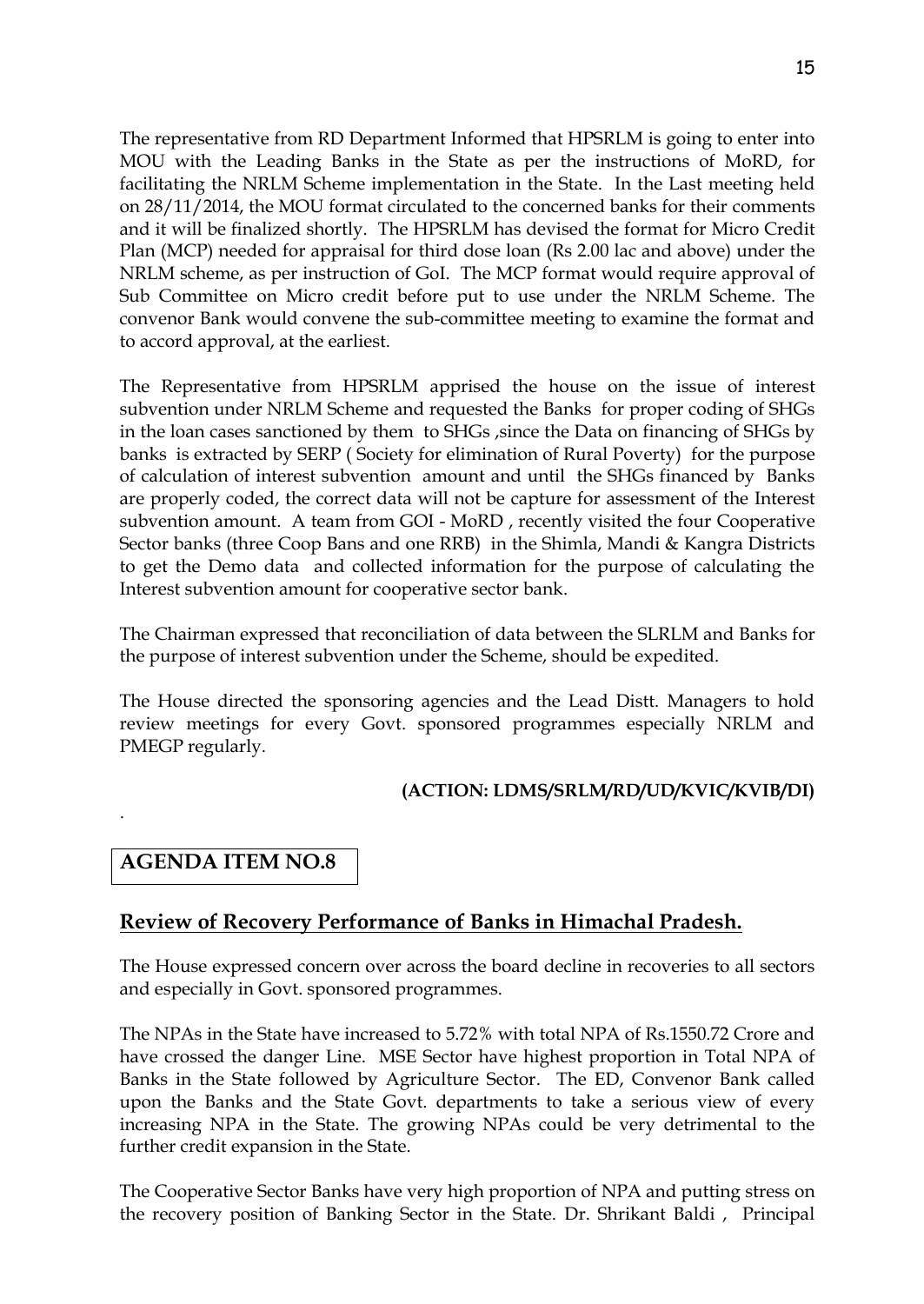Secretary, Finance has expressed concern on the high NPA level of the Cooperative Banks especially the NPA position of JCCB and HPARDB is critical and he directed the representative of these Banks to take proactive steps for Recovery of NPAs.

The Chief Secretary reiterated the commitment of the State Government for effective recoveries and assures all cooperation from different departments.

# **(ACTION: BANKS/DIRECTOR LAND RECORDS/CONVENOR SLBC)**

# **AGENDA ITEM NO.9**

# **Review of Progress under Non-sponsored Programmes**

The House reviewed the progress made by banks under issuance of Kisan Credit Cards in the State and express satisfaction over the same.

The GM. NABARD emphasized on close monitoring of branch wise progress made in the formation and credit linkages of SHGs and JLGs. For the purpose a common format devised by NABARD was sent to LDMs for providing the Data / Information. He requested the LDMs for submission of the information to the Convenor Bank in the prescribed format so that a meeting of sub- committee of SLBC on SHGs could be convened by the convenor banks to have threadbare discussion on the various factors leading to promotion of SHGs and their saving linkages as well as the credit linkages.

The Woman Self Help Groups formed in the two identified districts i.e. Mandi  $\&$ Sirmour needs more impetus on their credit linkages. It Is expressed that credit linkages of SHGs in Sirmour District needs to be strengthen and LDM to review the branch wise progress in the formation and credit linkages of SHGs and JLGs. The NABARD representative expressed that there are large number of pending Loan proposals of SHGs credit linkages with the banks and that needs to be disposed off immediately. The Controlling Heads of the banks are requested to issue necessary instructions to their branches to clear the pending cases at the earliest..

> Action (ALL BANKS) **Action ( ALL BANKS/NABARD/Convenor-SLBC)**

# **AGENDA ITEM NO.10**

#### **FRESH ISSUES:**

**1 Implementation of National Pension System ( NPS) -Swavalamban Scheme under PMJDY:**

The feature of Swavalamban Scheme explained in brief for the information of the House. The house directed that FLCCs / FLCs set up in the State should holds camps for creating awareness among the people to open account under the Scheme. The GM Convenor Bank reiterated that detailed instructions and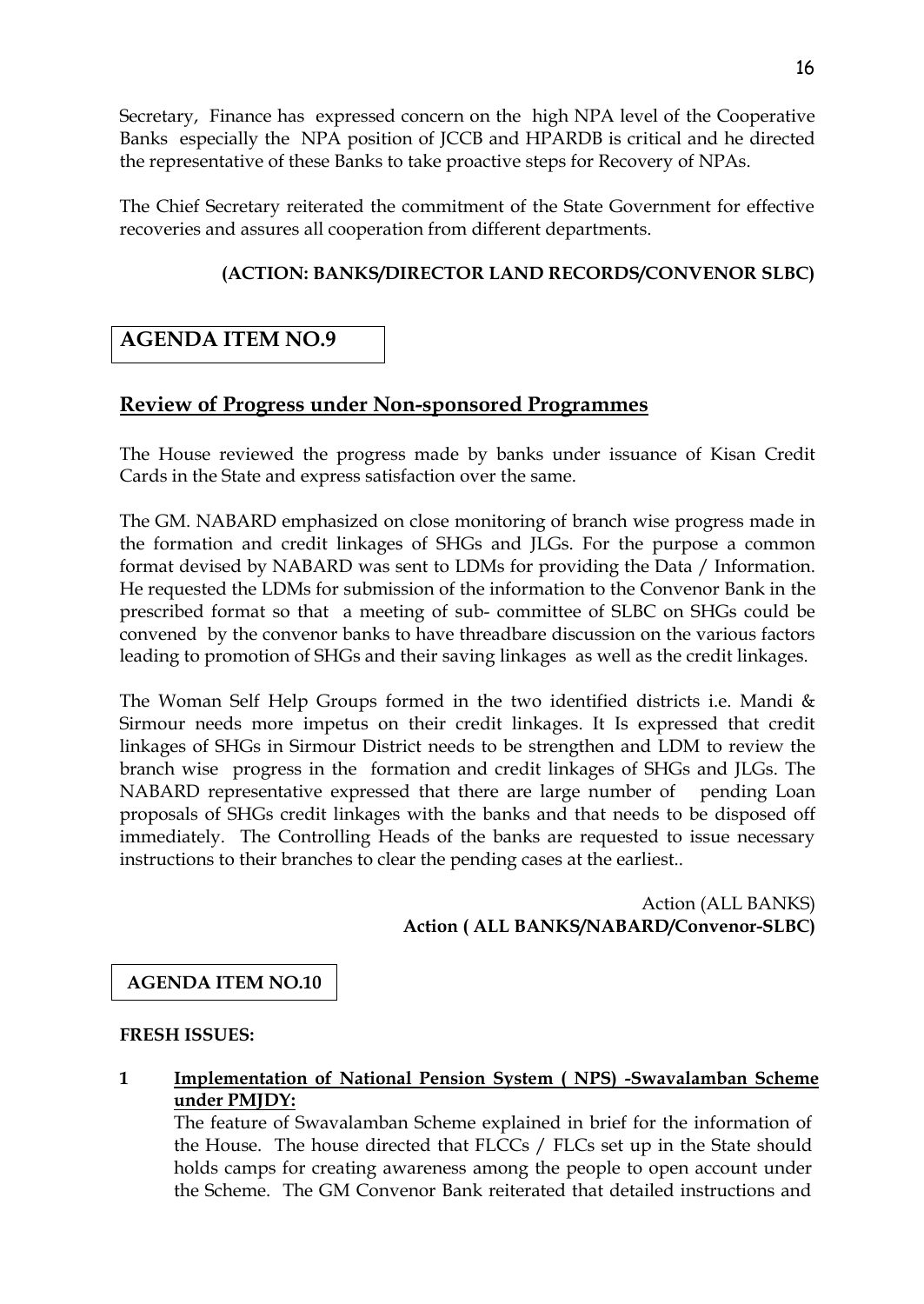the targets under the Scheme are circulated to the Corporate Offices of the Banks by the PFRDA.

#### **2 Modified Direct Benefit transfer for LPG and Aadhaar seeding.**

The position reviewed by the house under the MDBTL Scheme launched in 10 Districts of the State w.e.f. 15.11.2014. The House requested the banks to increase the Aadhaar seeding which is at present about 40% whereas the Aadhaar Enrollment in the State is more Than 95%. The Ministry of Petroleum and Natural Gas is regularly reviewing the progress under MDBTL Scheme with the District level MDBTL implementation committee and State Level Monitoring committee.

### **3 Regarding Financial Restructuring Plan (FRP) of H P State Electricity Board ( HPSEB)**

The House deliberated on the approvals of restructuring of loan under FRP pending with three participating Banks. The Principal Secretary Finance discussed the issue with individual Banks i.e. Canara Bank, Vijay Bank and Kangra Central Coop Bank (KCCB) where the decision on participation in the Financial Restructuring Plan (FRP) is yet not finalized.

The representative from CANARA Bank informed that their Board has decided not to take the further exposure of Rs. 60 crore where as the existing exposure in the form of Cash Credit limit is still continued. The Principal Secretary has expressed that FRP is approved from the Ministry of Power, Govt of India and now there is no issue of fresh exposure. He directed the Canara Bank to take the matter with their corporate Office to review the position.

Vijay bank informed that matter is referred to their higher authorities and decision awaited.

The MD, KCCB informed the house that they have sought permission from NABARD for participation in the FRP which is denied. The matter deliberated in the House. The Principal Secretary Finance directed that KCCB will refer the matter again to NABARD under intimation to RBI, seeking permission for taking exposure under FRP. The Principal Secretary also requested Regional Director, RBI and G M NABARD to expedite the decision with regard to the exposure of Kangra Central Coop. Bank in restructuring of the loan under FRP.

All the participating Banks assured follow up action within one month. **(Action : By Concerned Banks/ RBI/ NABARD)**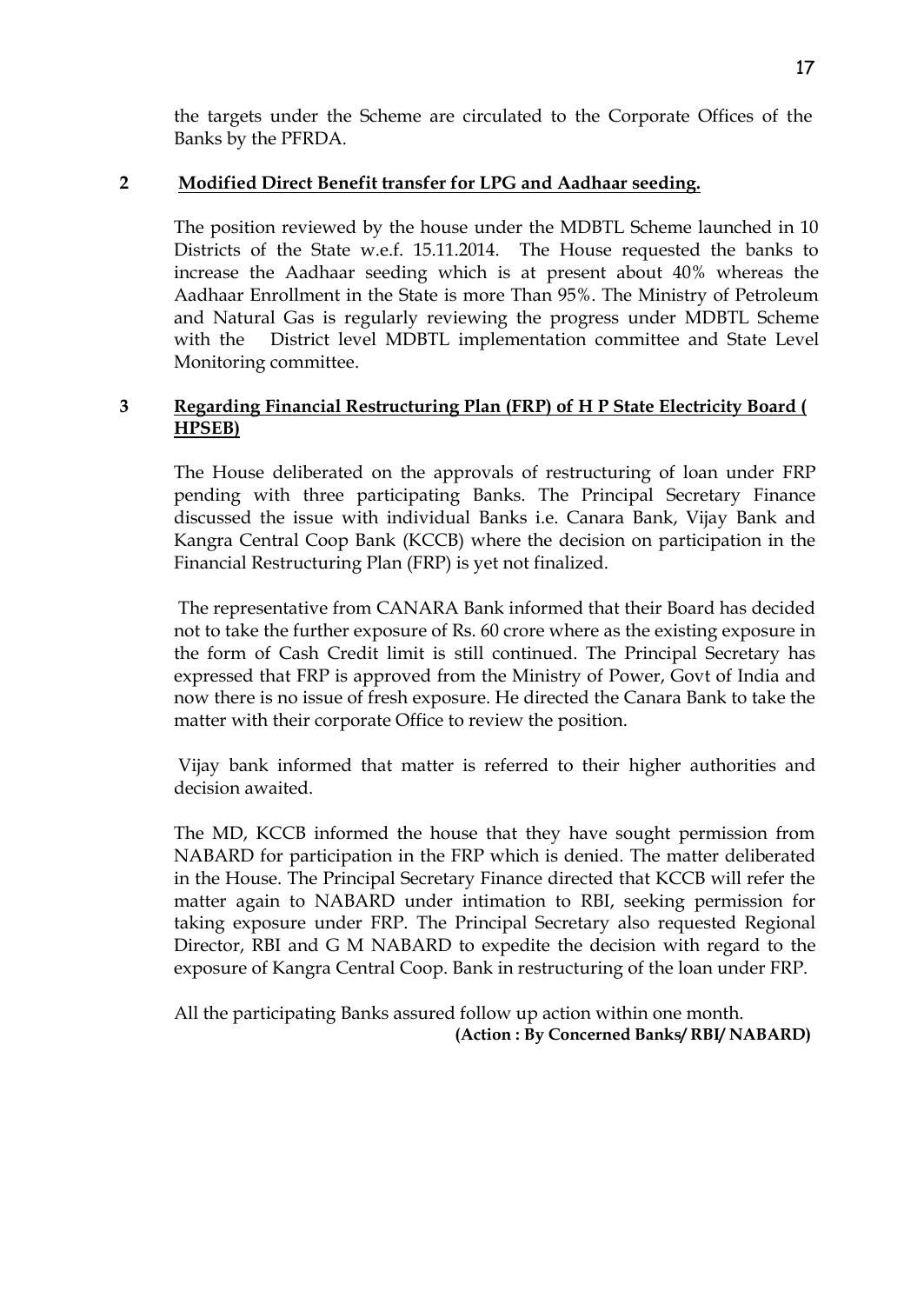#### **EXCERPTS FROM THE SPEECH OF SH. P.MITRA. IAS, CHIEF SECRETARY TO THE GOVERNMENT OF HIMACHAL PRADESH ON THE OCCASION OF 134th SLBC MEETING HELD ON 19.12.2014**

At the outset, the Chief Secretary welcomed Sh. J K Garg, Executive Director, UCO Bank and the distinguished dignitaries present in the Meeting. The important points touched by the Chief Secretary are as under:

- It was heartening to note that lending to Priority Sector increased in quarter ended September2014. But, he expressed surprise to learn that CD Ratio declined in majority of districts and the CD Ratio is critically below the 40% in seven Districts and in district Hamirpur it was as low as 21 % .
- CD ratio is one of important National Parameters. The Chief Secretary expressed that Agriculture and Horticulture sector alone would not be able to absorb much of the credit and Banks to explore the credit expansion in other sectors like Small Industries & Enterprises, Small business, Educational institutions and colleges, Housing sector to have positive impact in growth of CD ratio in the State.
- Branch expansion Programme by the Banks in the State is pretty good and 24 new bank branches opened during the quarter facilitating banking Services to the citizen of the State. The total strengthen of branch Network gone up to 1859 branches out of which 1483 branches are in the Rural Area which is a good indicator of outreach of Banking Services in Rural Areas. The total 43 new ATMS installed during the quarter facilitating Banking outreach to the people of the State.
- Out of 24 branches opened during the quarter, ten branches were opened in unbanked areas. The Banks should try to open maximum branches in unbanked areas as far as possible to expand the outreach to the excluded section of the population in the far flung areas.
- It was good to note that Banks concentrated on bringing new Technology to the convenience of the people of the State. The Convenor Bank had installed ATM with e-Lobby at BCS, Shimla providing the facility of receipt of Cash, deposit of Cheques , updation of passbook, round the clock.
- Banker friends would be happy to note that HP State Cooperative Banks is granted the status of Scheduled Bank by RBI, which is indeed a matter of appreciation for the cooperative sector banks in the State.
- Respected Chief Secretary expressed that pretty good snow fall in last few days was very useful to Agriculture and Horticulture Sector and it would lead to greater output in these sectors, next year. The Chief Secretary concluded the speech with happy note that greater output in Agriculture and Horticulture would lead to good Banking business opportunity next year, in the State.

**The meeting ended with Vote of Thanks extended by Sh. A. K. Sinha, Deputy General Manager, UCO Bank.**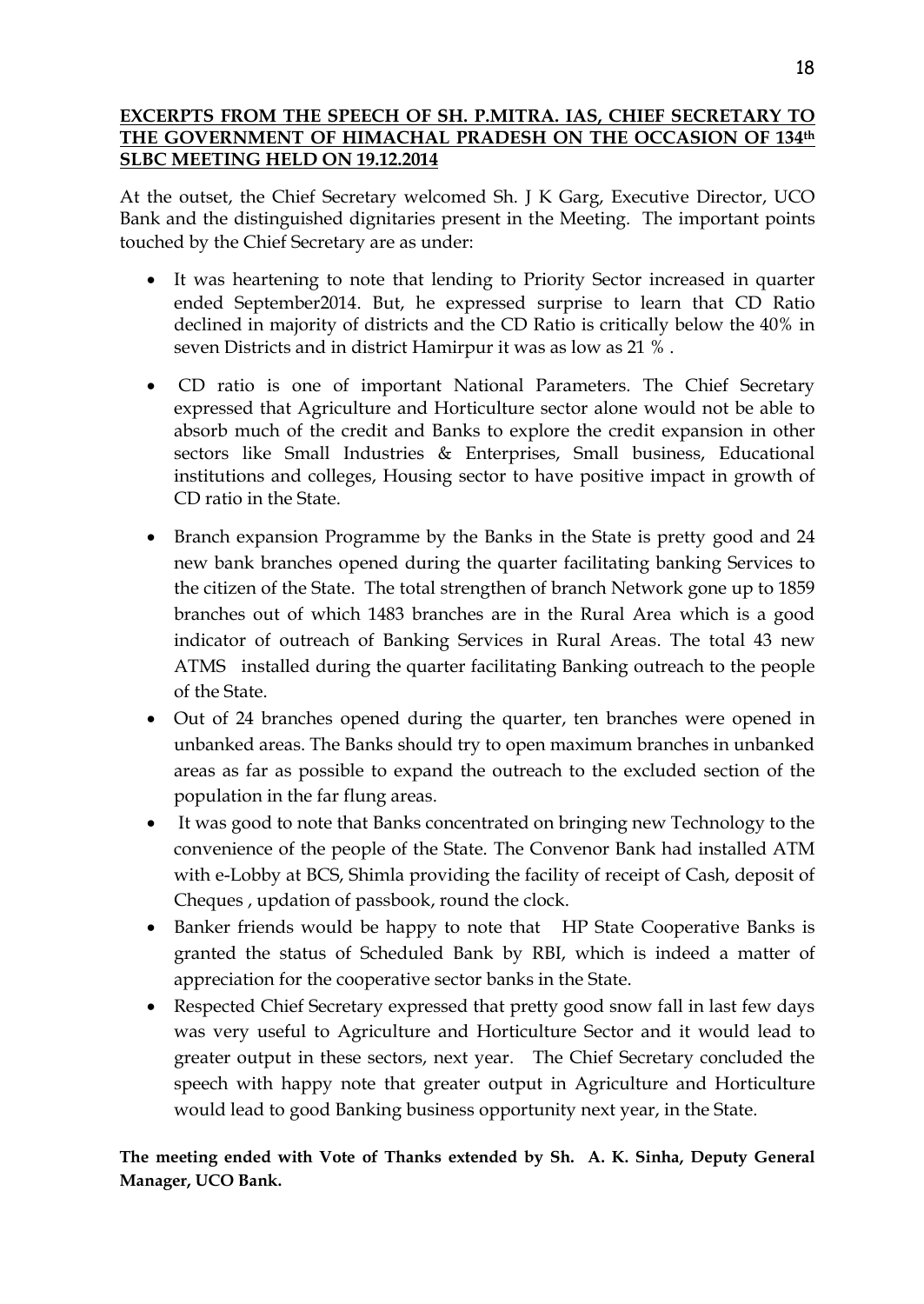#### ANNEXURE-I

# **134th STATE LEVEL BANKERS COMMITTEE MEETING OF HIMACHAL PRADESH HELD ON 19th DECEMBER, 2014 AT REGENCY HALL, HOTEL HOLIDAY HOME SHIMLA.**

#### **List of Participants**

| Ι. | <b>Chief Guest:</b> | Sh. P. Mitra, IAS            |
|----|---------------------|------------------------------|
|    |                     | Chief Secretary, Govt. of HP |
|    |                     |                              |

**II. Chairman** : **Sh. J.K. Garg** Executive Director UCO Bank

#### **III Government of Himachal Pradesh & Related Agencies:**

|                | <b>SARVASHRI:</b>        |                                           |
|----------------|--------------------------|-------------------------------------------|
| $\mathbf{1}$   | Dr. Shrikant Baldi, IAS  | Principal Secretary, Finance, Govt. of HP |
| $\overline{2}$ | Dr. Purnima Chauhan, IAS | Special Secretary, UD, Govt. of HP        |
| 3              | R. Selvan                | Registrar, Co-operatives                  |
| $\overline{4}$ | Rajendra Bhatt           | DLR-cum-Dy. Secy law                      |
| 5              | J.C. Rana                | Director, Agriculture                     |
| 6              | Gurdev Singh             | Director, Horticulture                    |
| 7              | J.M. Pathania            | Director, Urban Dev.                      |
| $8\,$          | Robin George             | Project Dir. NRLM                         |
| 9              | Deva Singh Negi          | <b>Director Land Records</b>              |
| 10             | Gopal Prasad             | Director, Khadi & V.I. Commission Shimla  |
| 11             | Harbans S. Brascon       | Additional Director, SC,OBC & Minority    |
|                |                          | <b>Affairs</b>                            |
| 12             | Sanjay Sharma            | Dy. Director Inds. Deptt.                 |
| 13             | R.K. Sharma              | Dy. Director women & child dev.           |
| 14             | Dr. V B Negi             | Assistant Director, Animal Husbandry      |
| 15             | Ranjit Singh Dhiman      | Suptd. Grade-I, Food & Civil Supplies     |
| 16             | S C Kapoor               | SPM (FI), HPSRLM                          |
| 17             | V K Sharma               | DCO, KVIC, Dharamshala                    |
| 18             | Jagat Sharma             | Information Officer, I &PR Deptt.         |
| 19             | K.C. Joshi               | Asst. P.F. Commissioner, EPFO             |
| 20             | Madan Bhatti,            | Section supervisor, EPF Kasumpti          |
| 21             | Jasbir Singh             | Clerk, Industries Department              |

#### **IV RESERVE BANK OF INDIA, NABARD, NHB, SIDBI**

SARVASHRI:

| L. S. Negi        | Regional Director, RBI, Shimla     |
|-------------------|------------------------------------|
| S. S. Saha        | General Manager, NABARD, Shimla    |
| G. Nagabhushvanam | DGM, NABARD, Shimla                |
| Ravi Rawal        | Asst. General Manager, RBI, Shimla |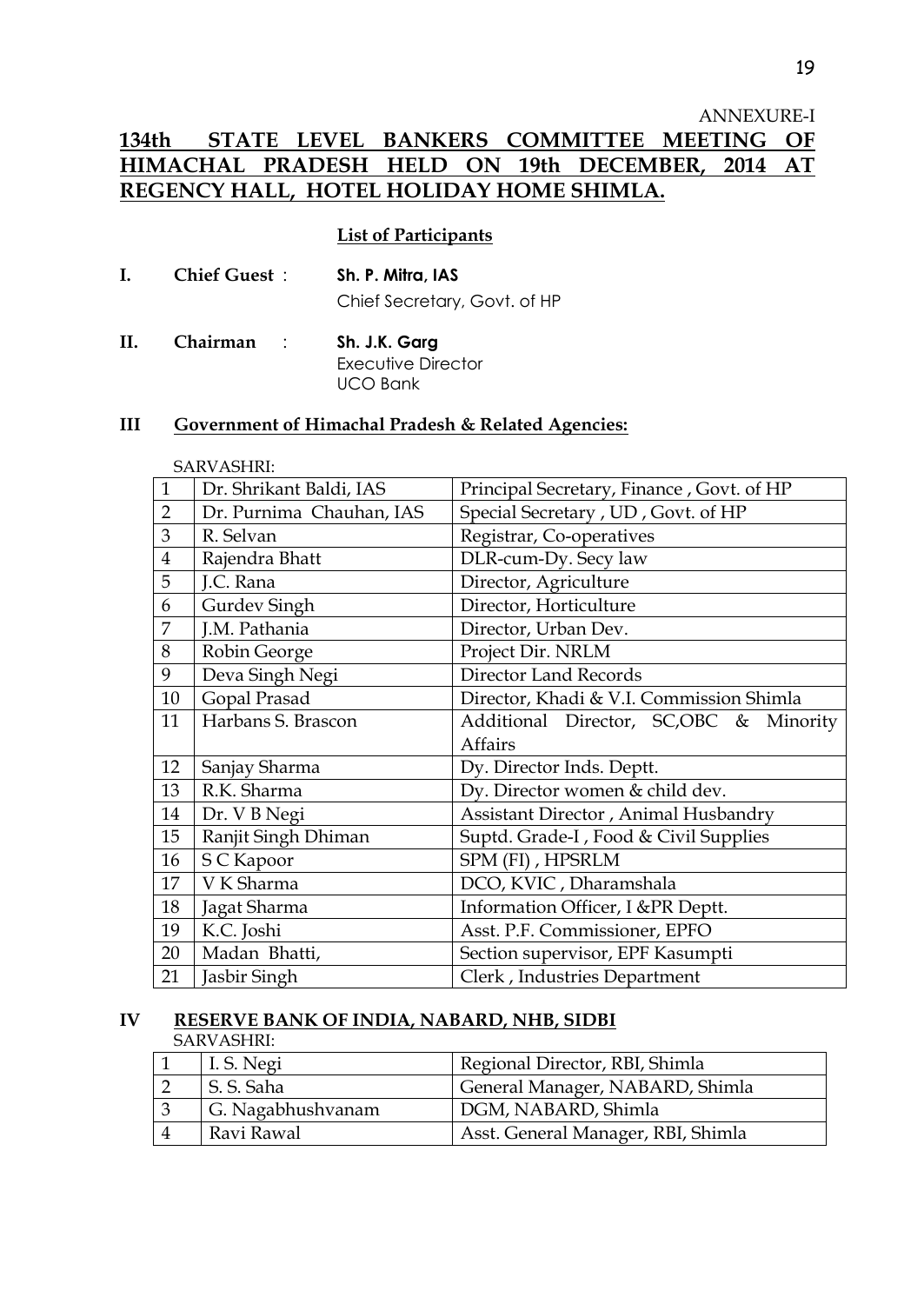# **VI): COMMERCIAL BANKS:**

| SARVASHRI |
|-----------|
|-----------|

| $\mathbf{1}$   | V.K. Shrivastava | General Manager, UCO Bank, Circle Office, |
|----------------|------------------|-------------------------------------------|
|                |                  | Chandigarh                                |
| $\overline{2}$ | G.S. Ghandoke    | FGM, PNB, Shimla                          |
| 3              | A.K. Sinha       | DGM, UCO Bank, Zonal Office, Shimla       |
| $\overline{4}$ | T.B. Negi        | DGM, UCO Bank, ZO, Solan                  |
| 5              | V.K. Goyal       | DGM, PNB                                  |
| 6              | Suresh Sood      | AGM, State Bank of Patiala                |
| 7              | V.K. Malik       | AGM, Central Bank of India                |
| 8              | Krishna Kant     | Divisional Manager, Canara Bank           |
| 9              | Damandeep Singh  | AGM, IDBI Bank                            |
| 10             | Sunil Kumar      | CM, P& S Bank                             |
| 11             | Surjit Singh     | CM, Bank of Baroda                        |
| 12             | Dharamvir Singh  | Chief Manager, OBC                        |
| 13             | H.S.Negi         | CM, IOB                                   |
| 14             | Subash Chand     | CM, Allahabad Bank                        |
| 15             | H.S.Vohra        | CM, SBOP Shimla                           |
| 16             | Jagmal Singh     | CM, SBI                                   |
| 17             | Kamal Sood       | CM, Union Bank of India                   |
| 18             | T.R.Verma        | Sr. Manager, Bank of India                |
| 19             | Dhani Ram        | Sr. Manager, Syndicate Bank               |
| 20             | P.L. Karpa       | Sr. Manager, Dena Bank                    |
| 21             | Satish Solanki   | Sr. Manager, Vijya Bank                   |
| 22             | Rajesh Kumar     | Sr. Manager, Bhartiya Mahila Bank         |
| 23             | Asheesh Singh    | Sr. Manager, Andhra Bank                  |
| 24             | Harish Kumar     | Branch Manager, United Bank of India      |
| 25             | Narender Kumar   | Branch Manager, SBH Shimla                |
| 26             | Rakesh Sharma    | Spl. Asstt., Bank of Maharashtra          |
| 27             | Amarjit Katoch   | Sr. Manager, Corporation Bank             |
| 28             | Naveen Chandra   | AFO, Corporation Bank                     |
| 29             | Mohit Crackta    | Spl. Officer FI, Central Bank of India    |
| 30             | Rakesh Bhalla    | CRM, Indian overseas Bank                 |
| 31             | S K Sharma       | Chief Manager, SLBC                       |
| 32             | O P Panta        | Senior Manager, UCO Bank                  |
| 33             | Kulwant Rai      | Senior Manager, UCO Bank                  |
| 34             | Suresh Kumar     | Senior Manager, UCO Bank                  |
| 35             | M L Sharma       | Manager, UCO Bank                         |
| 36             | Amit Sharma      | Officer, SLBC                             |
| 37             | Sunil Saraf      | Security officer, UCO Bank                |
| 38             | Devender Kalsi   | IT officer, UCO Bank                      |
| 39             | Deepshikha verma | Officer, UCO Bank                         |
| 40             | Richa Sood       | Officer, UCO Bank                         |